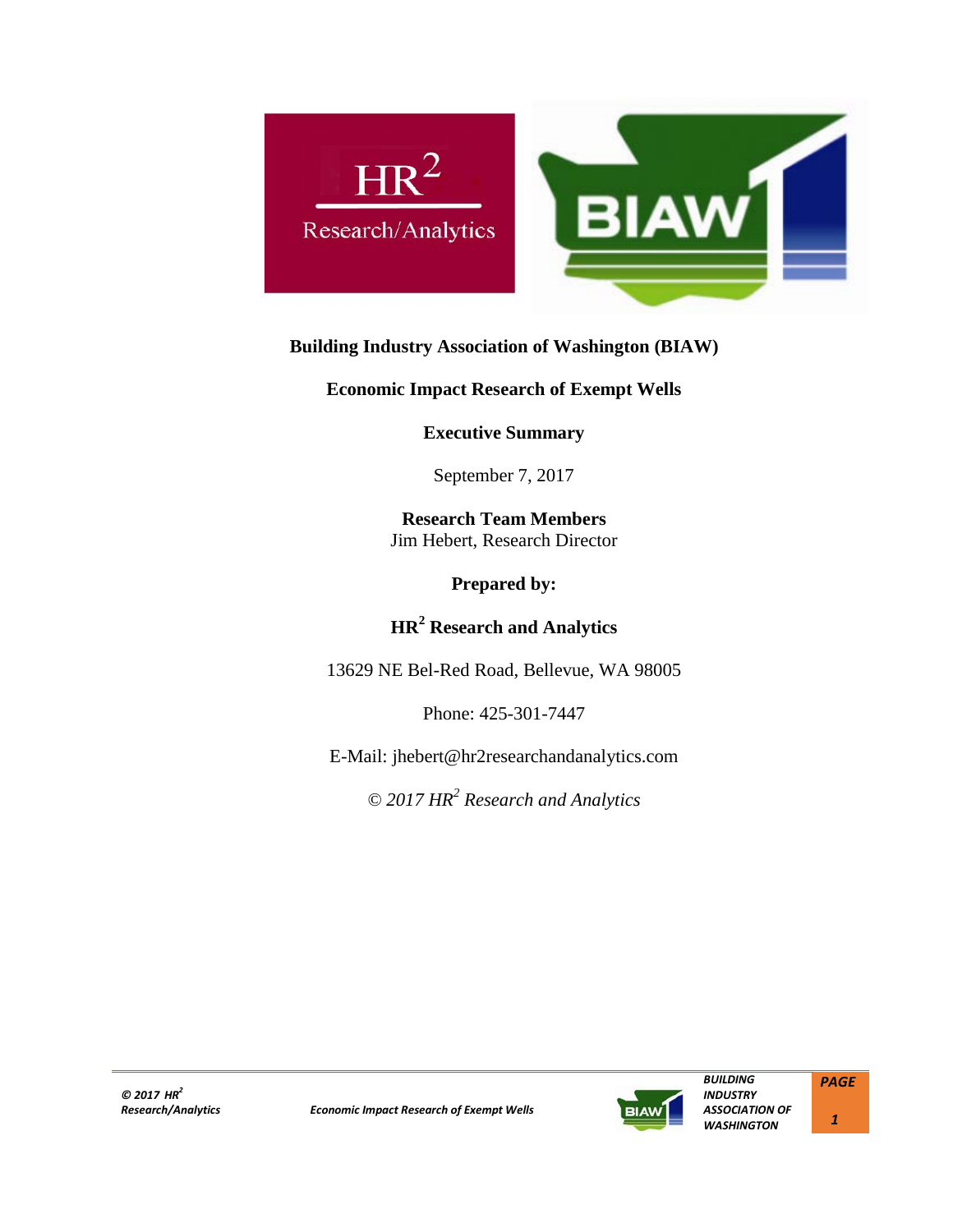# **Table of Contents**

| Annual Economic Impact for Single Family Home Construction  33 |
|----------------------------------------------------------------|
|                                                                |
| Skagit County Model: Property Devaluation and Tax Reduction36  |
|                                                                |

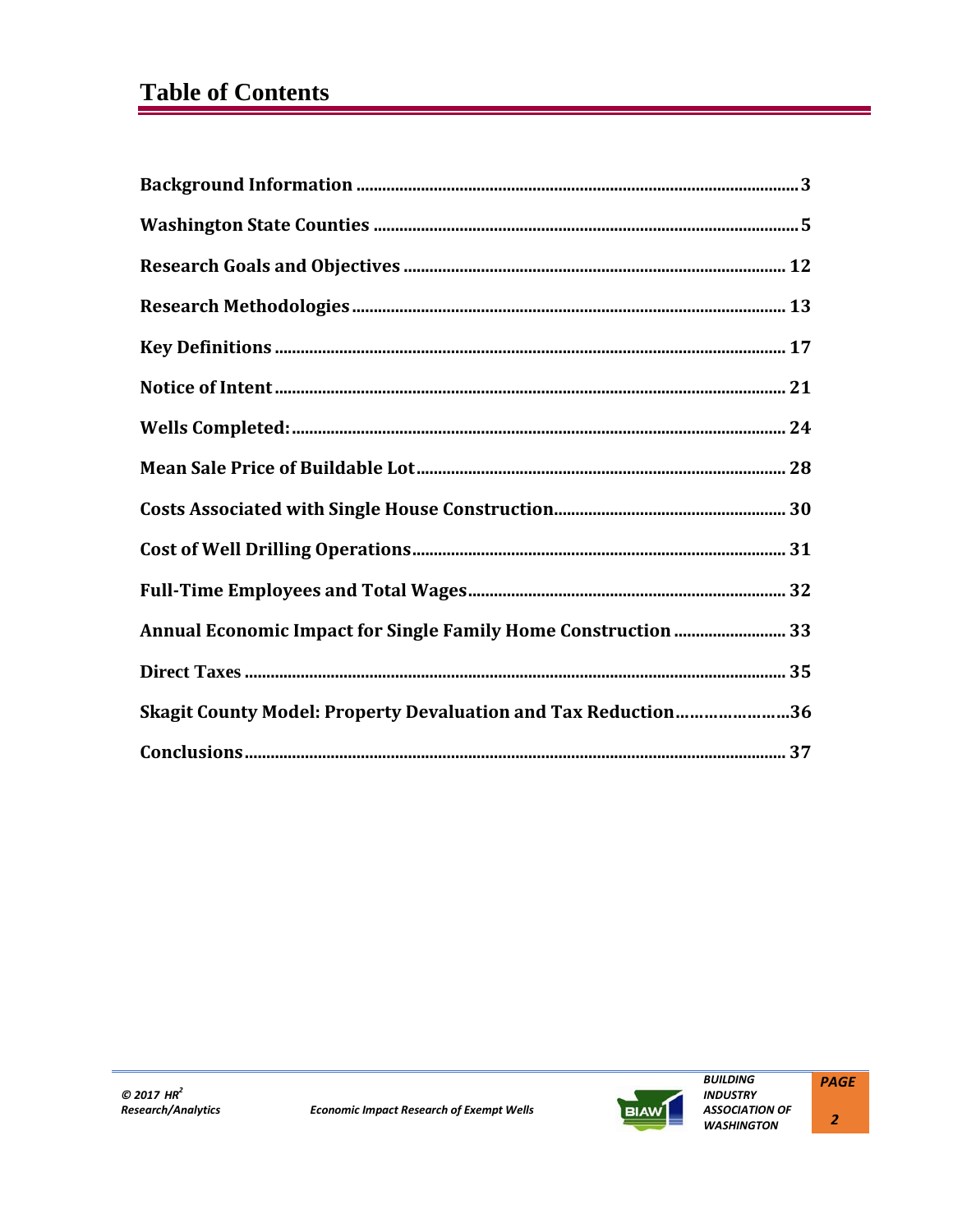# **Background Information**

The Building Industry Association of Washington (BIAW) is a non-profit organization that represents the housing industry in Washington State. Its stated mission is to ensure and enhance "the vitality of the building industry for the benefit of its members and the housing needs of its citizens." BIAW aims to fight government regulation on the industry and expand free enterprise for businesses in the state. BIAW works to affect legislature and regulations (both judicial and executive) and to disseminate information on the building industry to its members and the general public.

Water rights are a top priority for BIAW, especially after the Washington Supreme Court issued its decision in the Whatcom County v. Western Washington Growth Management Hearings Board case, also known as the Hirst decision, on October 6, 2016. BIAW's Adam Frank describes the Hirst decision as "a major blow to residential development in Washington's counties," and it will likely require a legislative fix on any or all of the following. The ruling effectively limited the use of new domestic wells in certain rural areas when they may harm senior water rights. The results of the Hirst decision affect all 39 counties within Washington State. The case builds on a 2011 win by Futurewise in Kittitas County, one of the most water restrictive areas of the state, where the Washington Supreme Court upheld that the county violated the Growth Management Act (GMA) by failing to protect rural characters' water supplies when planning growth for a variety of population densities. Ironically, rural areas are among the most to be affected by increased well regulation, even though, by definition, most rural properties lie outside of municipal water supplies.

Estimates of domestic well water usage are contradictory between the Washington Department of Health (WDOH) and the Washington State Department of Ecology (WDE); the WDOH claims that many counties are decreasing usage from self-supplied water sources while the WDE says that this percentage is increasing. Statewide, permit-exempt wells account for less than 1% of all water use. In Whatcom and Kittitas counties, where Futurewise won two court cases at the State Supreme Court level, the water use by permit-exempt wells in 2009 was estimated at 0.7% and 0.2% of the total water supply, respectively (WDE, 2015).

While the Hirst decision only directly related to Whatcom County, it "appears to set legal precedent that applies in other counties where there are instream flow rules that were not intended to regulate permit-exempt water uses," according to the WDE. The WDE is currently providing technical support to counties as they try to navigate the implications of the Hirst case. There are concerns over whether the Hirst case will affect existing wells and water users in addition to new wells and related development. Moreover, Washington State is known for its geographic variation (and by extension, groundwater availability), and different regions have diverse water needs. The Hirst decision is likely to affect Washington regions disparately.

As of July 2017, Senate Republicans claim they will not pass a capital budget without legislation aimed at overturning the Hirst decision. This decision is delaying \$4 billion in new construction projects and hundreds of state jobs. A current House proposal would delay the court decision by 18 months. Meanwhile, frustrated property owners have spent thousands of dollars to prepare



 *3*

*PAGE*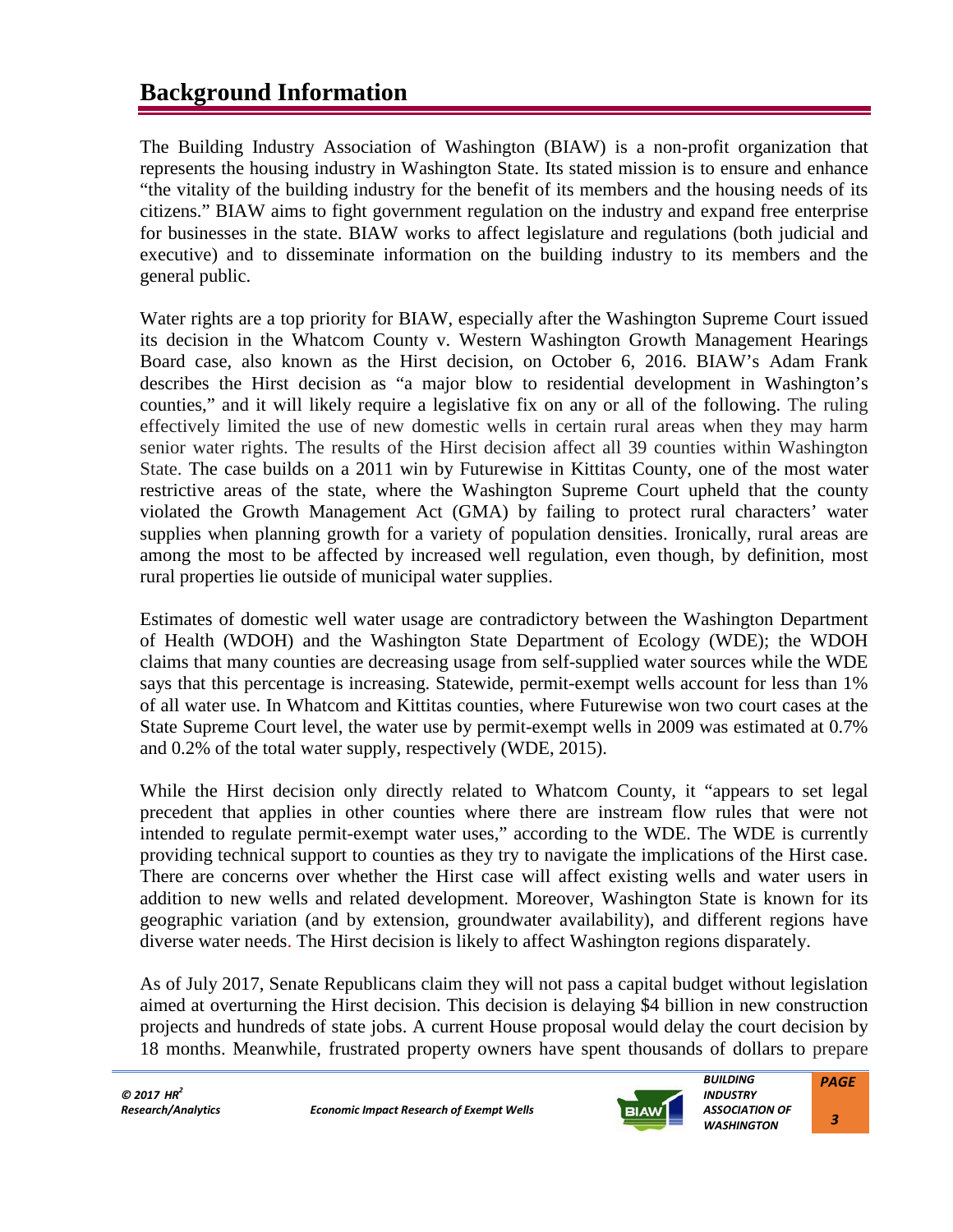building lots to find that they cannot get building permits. A further concern is that property taxes in areas affected by the legislation will be shifted to current property owners to compensate for the decreased development in rural areas. The effect of delays in building development for 2017 and future years could be detrimental to the Washington State economy. As water is rapidly becoming the primary means to control growth, an economic assessment will provide a means for the legislature to subscribe decisions that are critically needed.

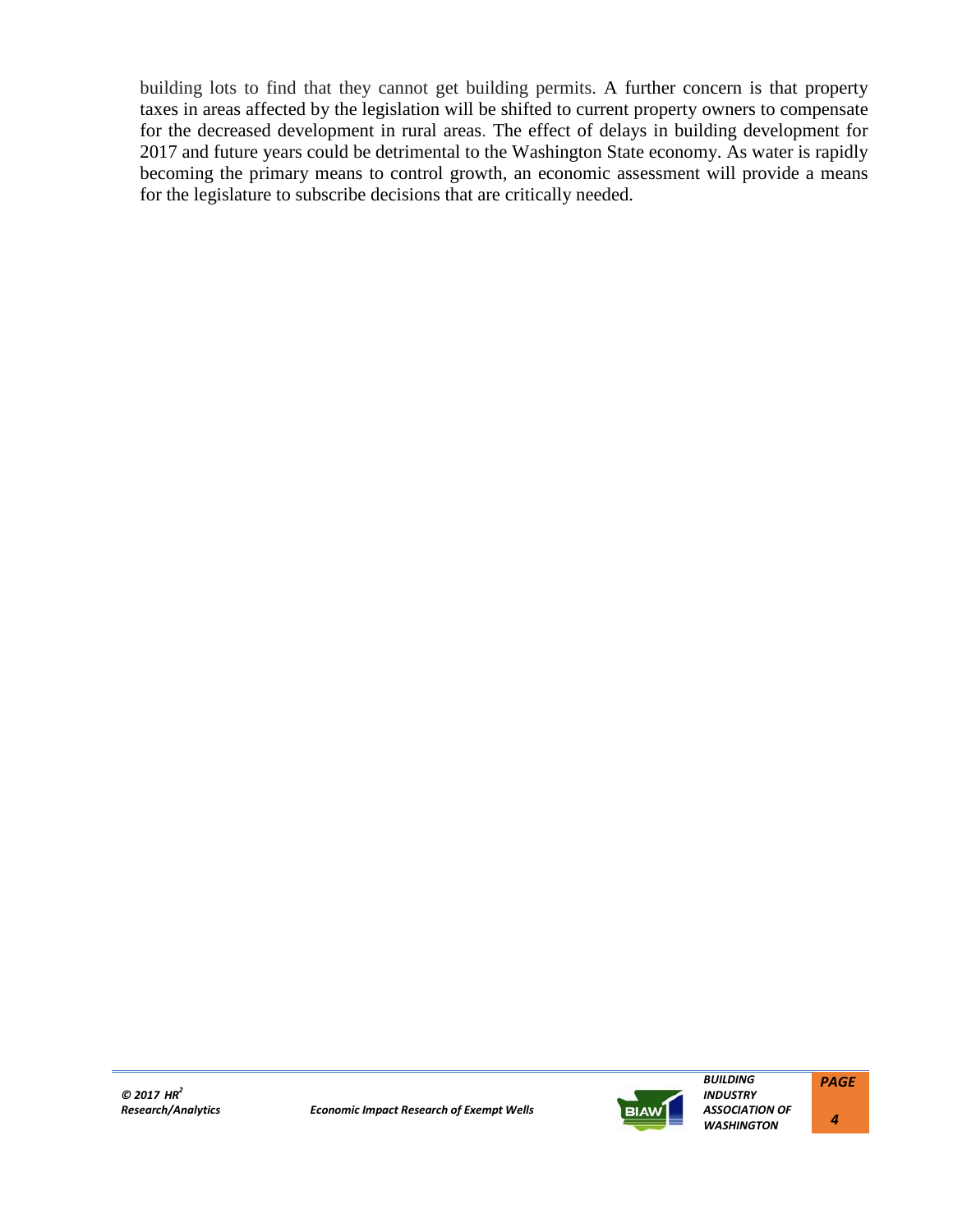# **State of Washington with the outlines of Ecology's four regions**



Source: Washington State Department of Ecology

In Washington State, groundwater is a function of the geological diversity, topography, precipitation, and demographics of the region. From a Gaussian statistical analysis, this includes an understanding of what is called the "P" variable, that being the sum of the GIS data points. The geology involves the types of soils, rock structures, and outflows from past and current glaciers. There are many geologic sub regions in the state, from the islands in San Juan County to the outflows in Western Washington, the Olympic and Cascade Mountain Ranges, and the desert regions east of the Cascade crest and Olympics. The recharge of ground and surface waterflows in these sub regions is determined by the precipitation in the form of rain and snowmelt.

Demographic densities are a result of economic opportunity and water/wastewater facilities. One of the descriptors of demographics comes for the statistical concept of clusters. This means that

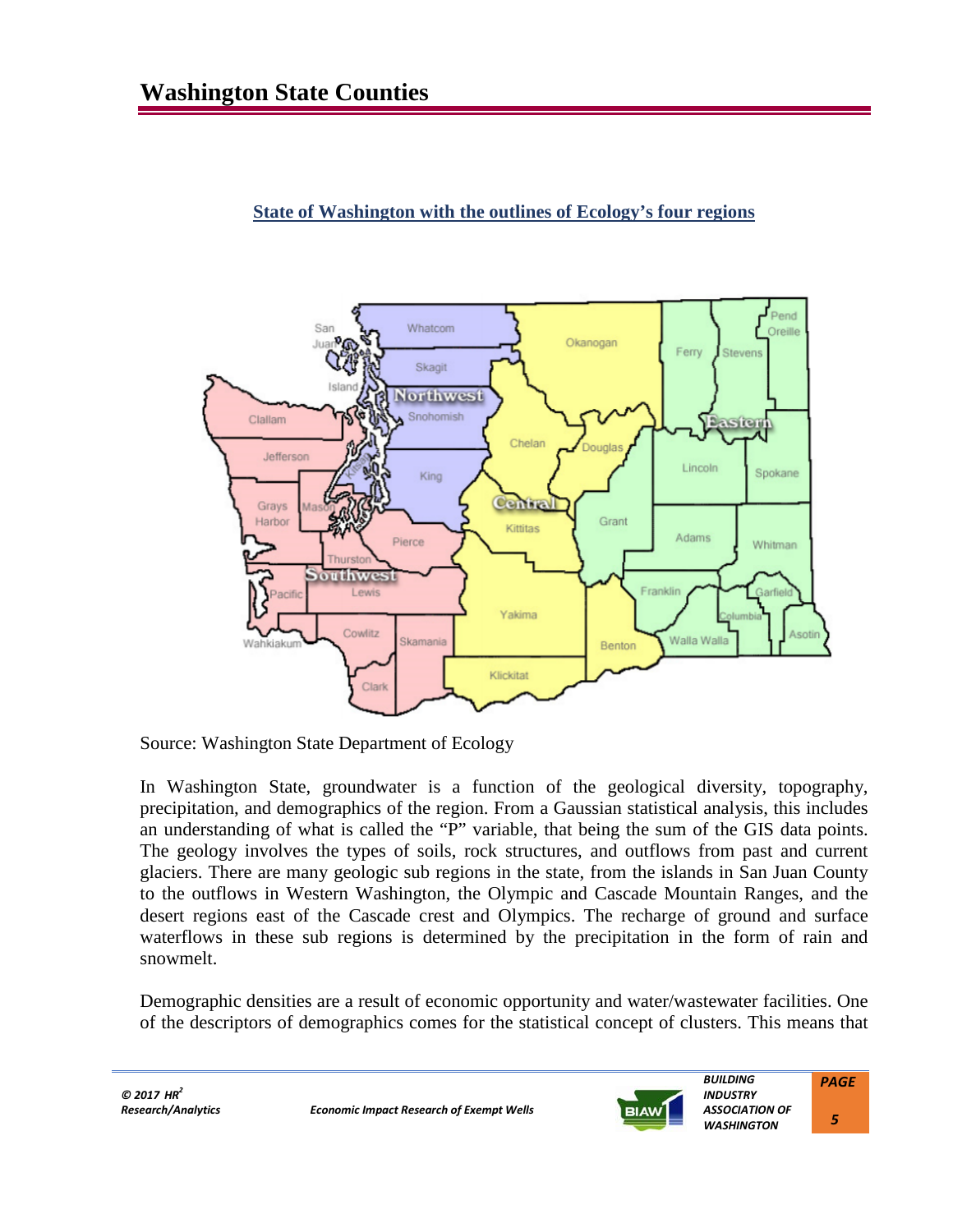community clusters are correlated with location and the demographics of age, occupation, and income.



**Yearly well construction in Washington by County, 2000-2010.**  Source: WDE, taken from online Jan. 30, 2017

One of the major controls of population was the result of the Growth Management Act, adopted by the Washington State legislature in 1990. The theory behind the act was to determine growth in major cities and smaller towns. The act required each county to develop and update their specific growth management planning. The water well construction for Washington reveals important trends. Water well construction during the early 2000s reflected a high growth rate largely because of this policy and the reduced lot availability in urban and suburban markets.

The current lot supply has been for the most part fully developed in many urban areas, such as Seattle. The result is an increased demand for single family housing on land that is outside the urban and suburban growth boundaries. There is emerging evidence that this is part of the political and cultural agenda of the State. One of  $HR^2$ 's long term findings reflects an orthogonal trend of homeownership, and political, social, and cultural values. This is the trend that is served in other areas of the nation often called the gentrification of rural areas.



*ASSOCIATION OF WASHINGTON PAGE*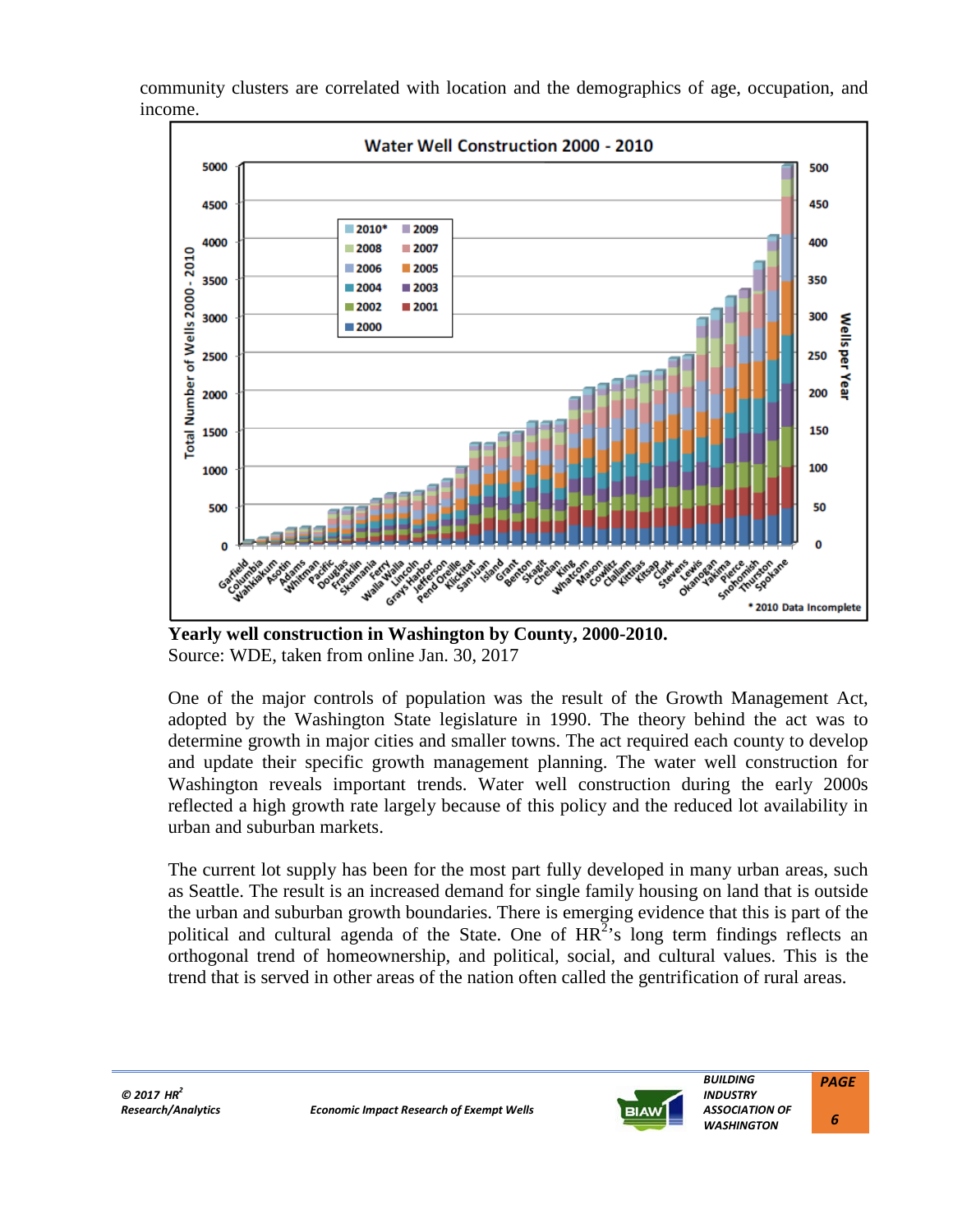

**Washington well density as determined by well logs per 40 acres.** Source: WDE

This is a map of well density in Washington State as of 2010. High densities of wells are along the I-5 corridor, the islands, around Spokane, as well as the valleys on the eastern slopes of the Cascades, stretching from Klickitat to Okanagan County.



 *7*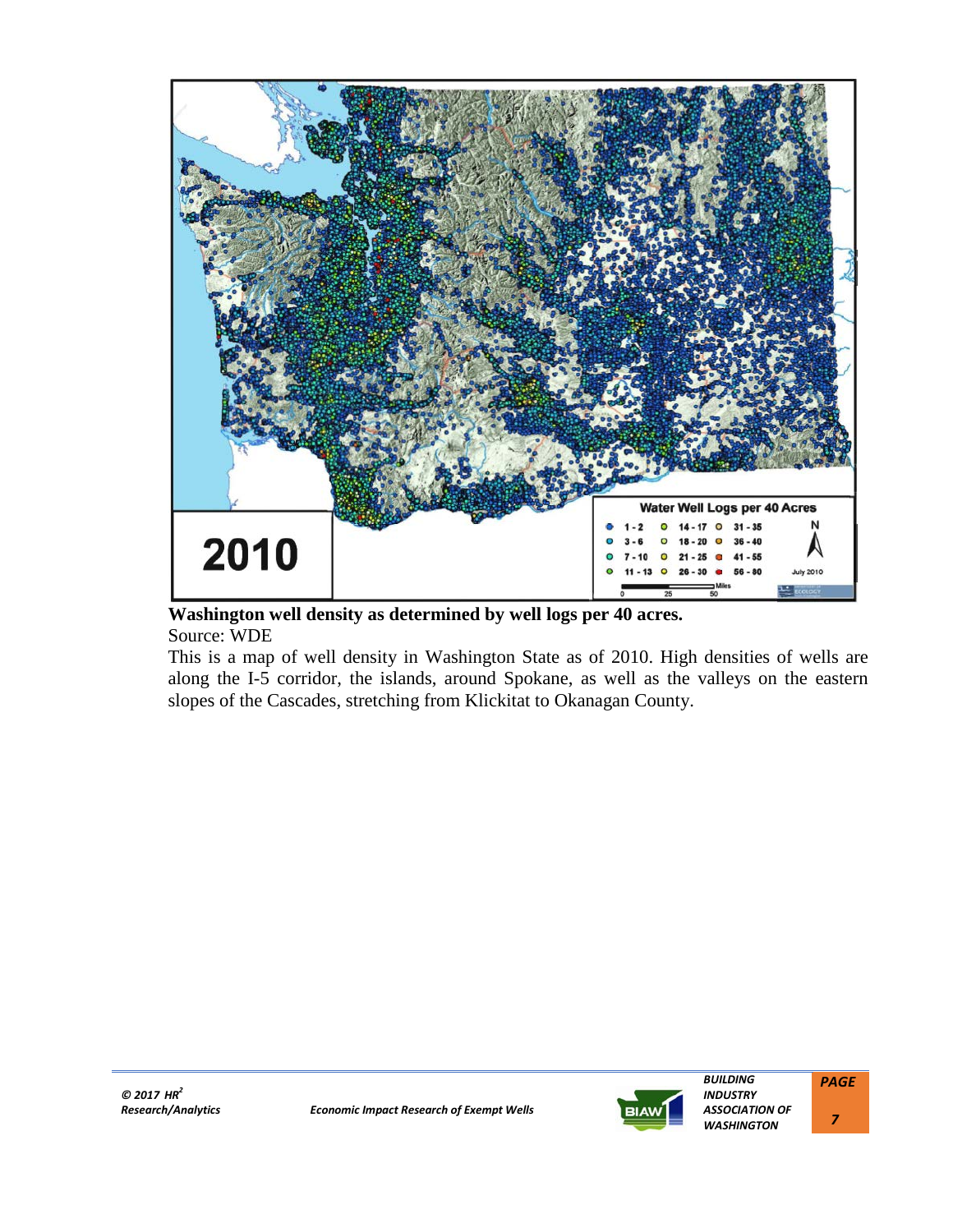

Source: WDE, *Permit-Exempt Domestic Well Use in Washington State*, 2015 report

This graph shows a decline in domestic new permit-exempt wells (in blue) following 2008. The number of new wells stabilized after 2011 at just under 2,000 new wells annually. Well construction has not returned to 2008 levels, which was near 4,500. From 2011 onwards, real estate prices, especially in urban areas, significantly increased as the availability of buildable lots declined. In contrast, homes in rural markets have not demonstrated the same growth rate in prices. Except for permit-exempt domestic wells, those with other types of usage are constrained by expense and the length of time, and have been stochastic from 2008-2013.



 *8*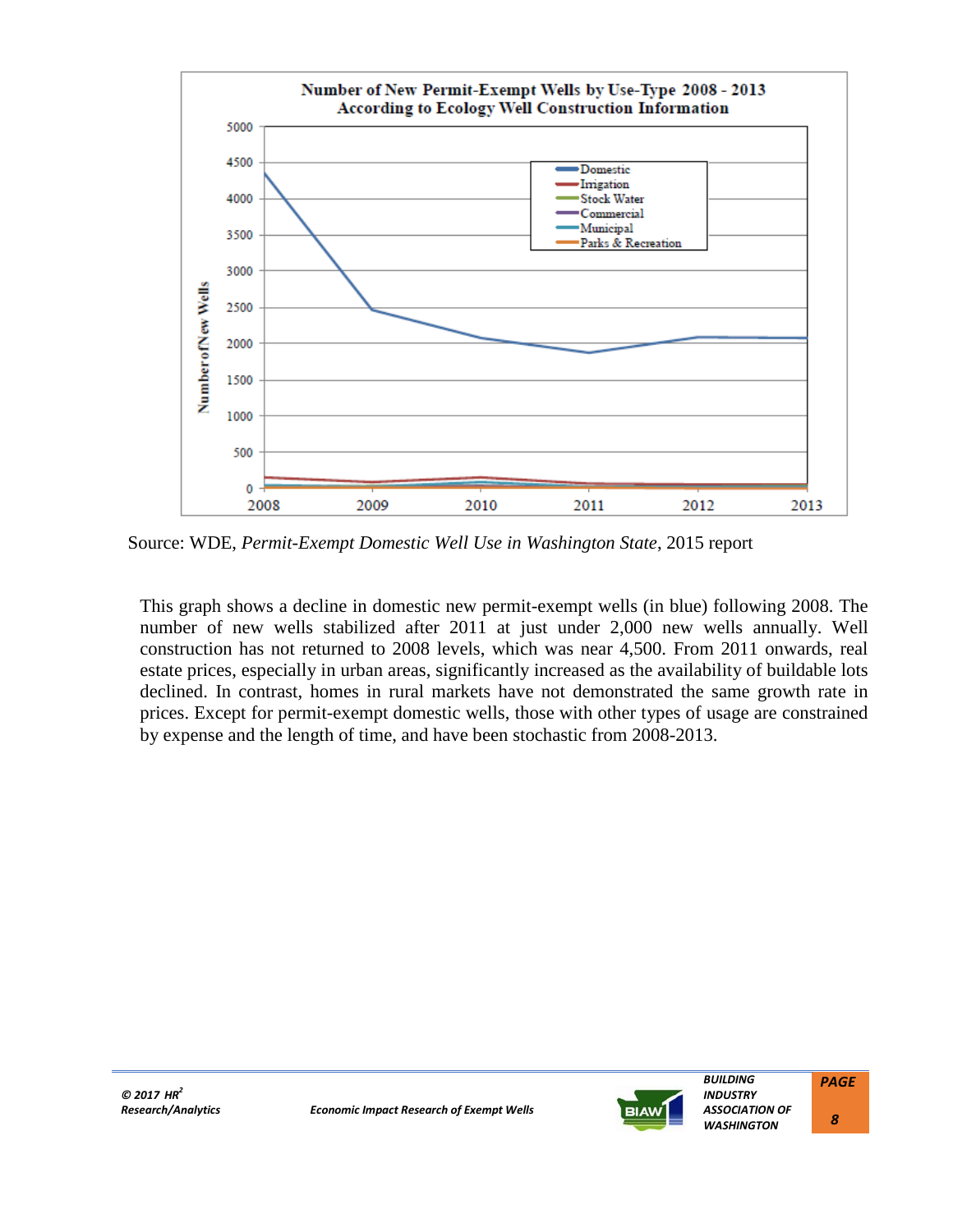

Source: Washington State Office of Financial Management, Forecasting & Research Division, *2016 Population Trends*, 2016 report.

Similar to decline in new well construction, new housing developments also significantly declined, and reached a low point in 2011 with about 20,000 new housing units created. However, whereas new well construction largely stabilized following 2011, housing rebounded and is again growing, and about 35,000 new housing units were built in 2016. Some of this renewed growth can be attributed to counties implementing water banking policy, as in Kittitas County, that mitigate some of the loss in new home construction due to water rights issues.



*PAGE 9*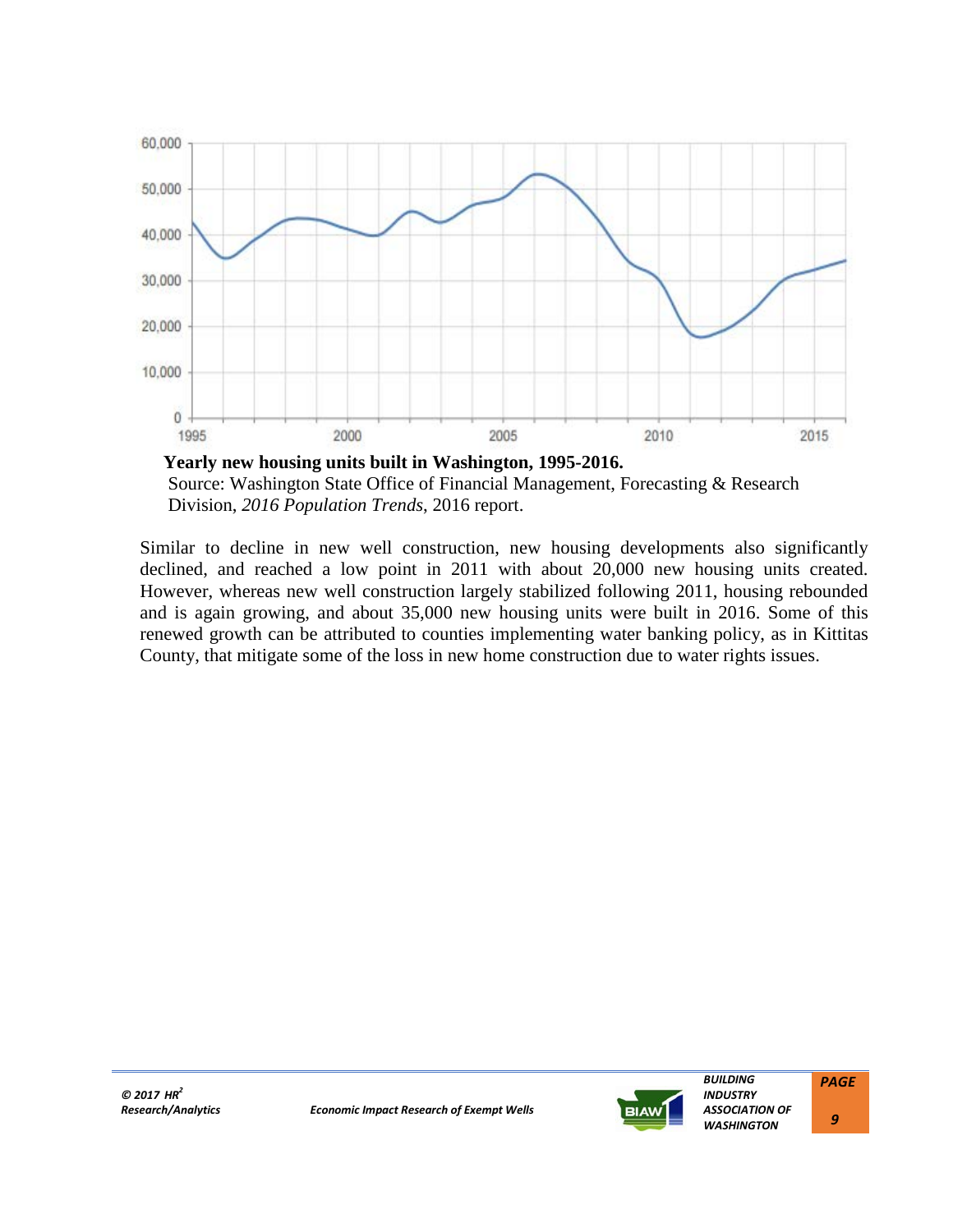

# Wells Built Each Year in Whatcom County

**Yearly well construction in Whatcom County, 1965-2017, by relative well depth.** Source data: WDE, Jan. 30, 2017

The bar chart above shows well construction in Whatcom County by well depth. New well construction took off in 2006, and peaked in 2007 and 2008, at about 1,800 new wells. Most wells are shallow, and under 20 feet deep, though medium depth wells made up a substantial portion in 2008. New well building declined sharply following the peak in 2008, though made a recovery in subsequent years. New deep well construction has declined since 2010.



 *BUILDING INDUSTRY ASSOCIATION OF WASHINGTON PAGE 10*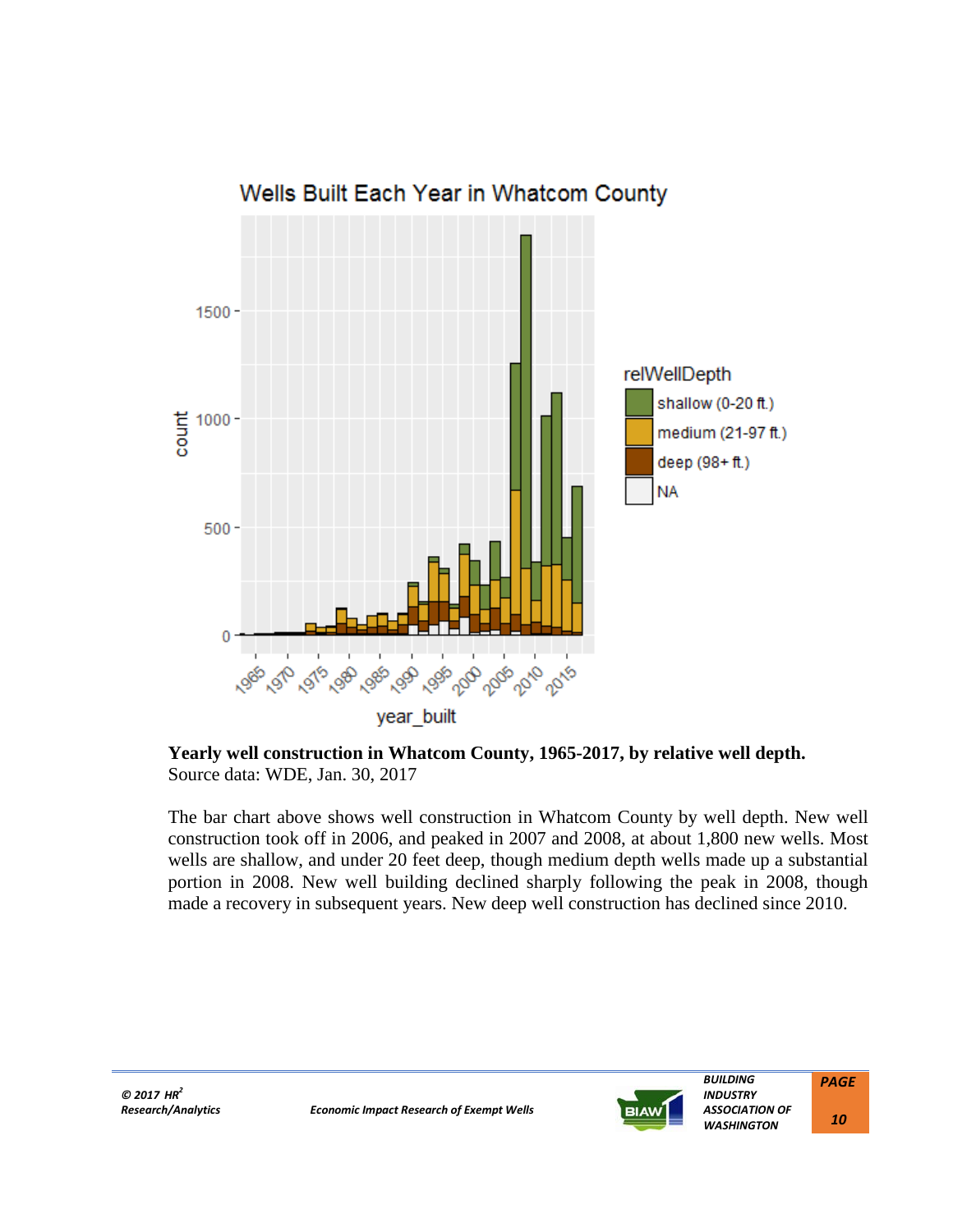

# **Yearly well construction in Kittitas County, 1965-2017, by relative well depth.** Source data: WDE, taken from online Jan. 30, 2017

Kittitas County has seen growth in new well construction since the early '90s. Most new well construction in the county was over 98 feet deep up until 2010. These wells are considerably more expensive than shallow wells of less than 20 feet. The years 2013-2015 saw further growth in well construction, with over 500 new wells. Most of this construction was driven by a substantial increase in shallow wells. Following this peak, new well drilling has fallen considerably.



*BUILDING*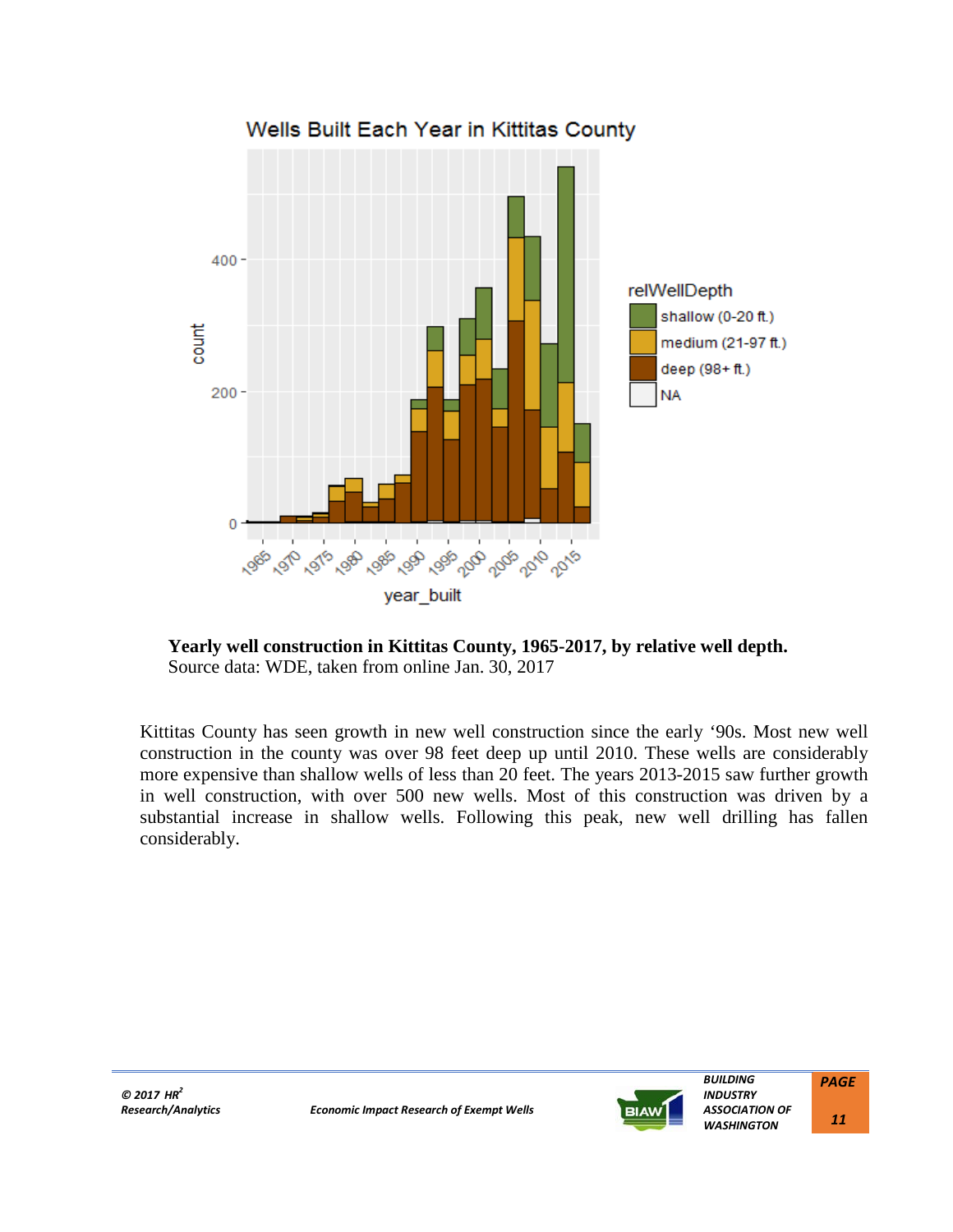- 1. Provide a quantification of the economic impact resulting from the Hirst decision by the Washington State Supreme Court, as well as the lack of Legislative consideration of the significance of the decision on the State's homeowners and residents.
- 2. Determine the number of lot parcels that would be affected by the Hirst decision.
- 3. Determine the economic opportunity loss through the direct, indirect, and induced impact on housing, employment, taxes, and similar developments in rural areas affected by water rights.
	- i. Loss of property value
	- ii. Changes in employment or construction
	- iii. Redistribution of taxable revenues (excise, sales, property tax)
	- iv. Mortgage interest and closing costs
	- v. Housing affordability
	- vi. Well drilling companies and labor
- 4. Entify the prescriptive variables involved in the Artificial Intelligence algorithms and equations.
- 5. Identify data sources and input for model.
- 6. Identify economic variables impacting single family properties not served by water districts.
- 7. Identify the variables impacting the decision to develop property and select a site location.
- 8. Analyze the univariate distributions and the categorical binomials. The type of distributions and patterns is critical to the development of the economic model.
- 9. Determine the total economic impact from current well restriction policies on the state of Washington.
- 10. Assess the potential risk to employment in rural county areas.
- 11. Determine the potential property tax shifts from well-dependent properties to other sources of tax revenue in Washington State.

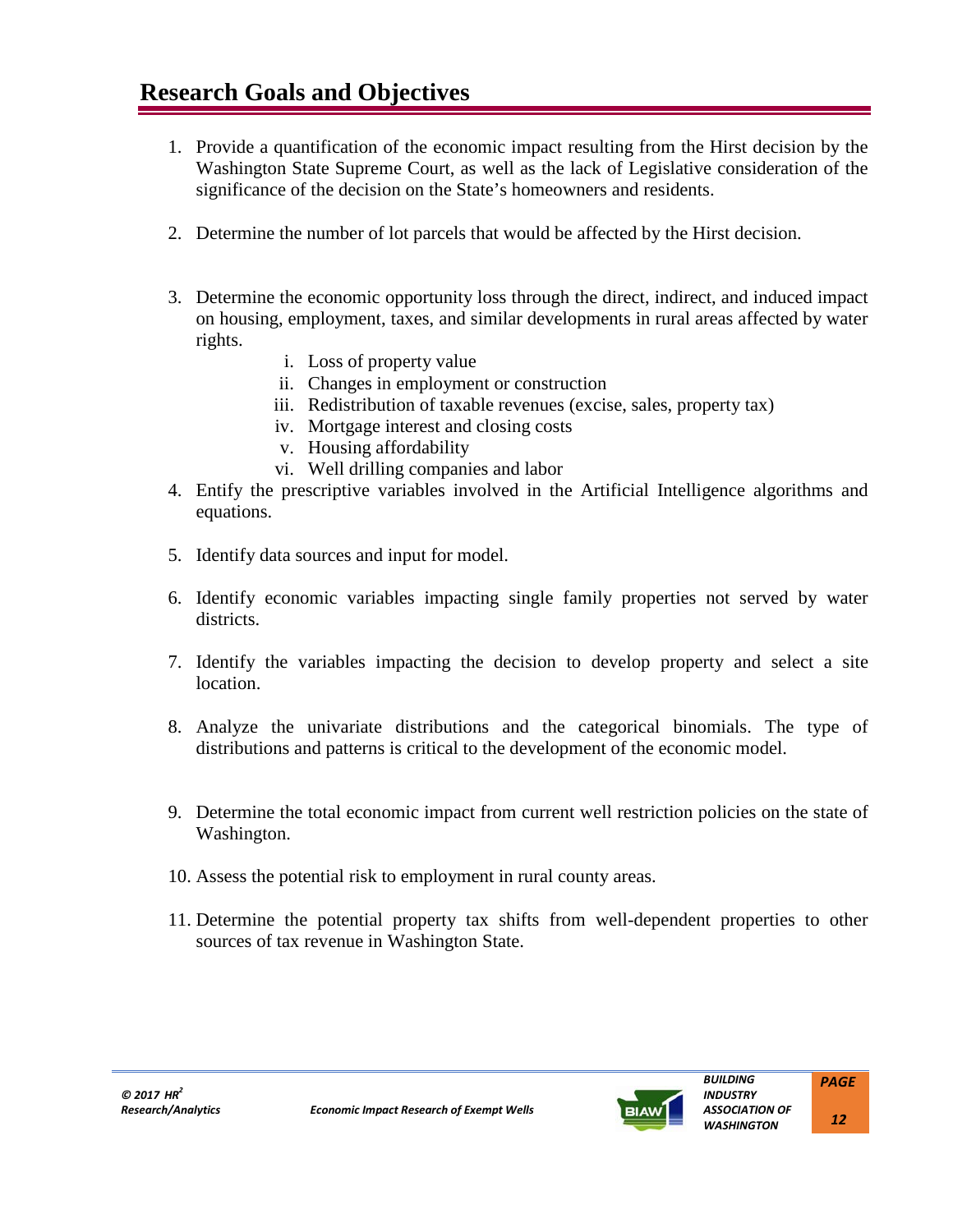# **Four Methodologies Were Used:**

# **1. Key Person Interviews With**

- Members of BIAW
- Well Drillers of Washington State
- Washington State Department of Ecology
- Washington Association of Realtors
- Washington Land Title Association

# **2. Secondary Research**

Secondary research was used to provide data not obtained by key person interviews. Our secondary research included basic searches through the databases maintained by our sources. From there we pulled relevant data for the purposes of this project.

# *Sources of Data*

- *U.S. Census Bureau*
- *Washington State Department of Ecology*
- *Washington State Department of Health*
- *Washington State Department of Revenue*
- *Washington State Department of Labor and Industries*
- *U.S. Bureau of Labor Statistics*
- *County Tax Assessors Offices*
- *Real Estate Companies*
- *State of Washington Tax Data*
- *Washington County and City Records*
- *Building Permit Records*
- *Planning Departments*
- *Washington Association of Realtors*
- *Washington Land Title Association*

# **3. Input Output Model**

In order to properly assess the economic impacts of increased permit-exempt well regulation, a comprehensive Input-Output economic model is required. This model assesses the total impact of increased permit-exempt well regulation on the overall Washington economy. The key concept behind the model is called a multiplier. The program calculates how each dollar will affect all other industries in the area. Because of the linear nature of the multiplier, the economic impact multiplier can easily be scaled to account for inputs of different sizes. The economic impact multiplier was 2.251, and can be applied to the entire state of Washington

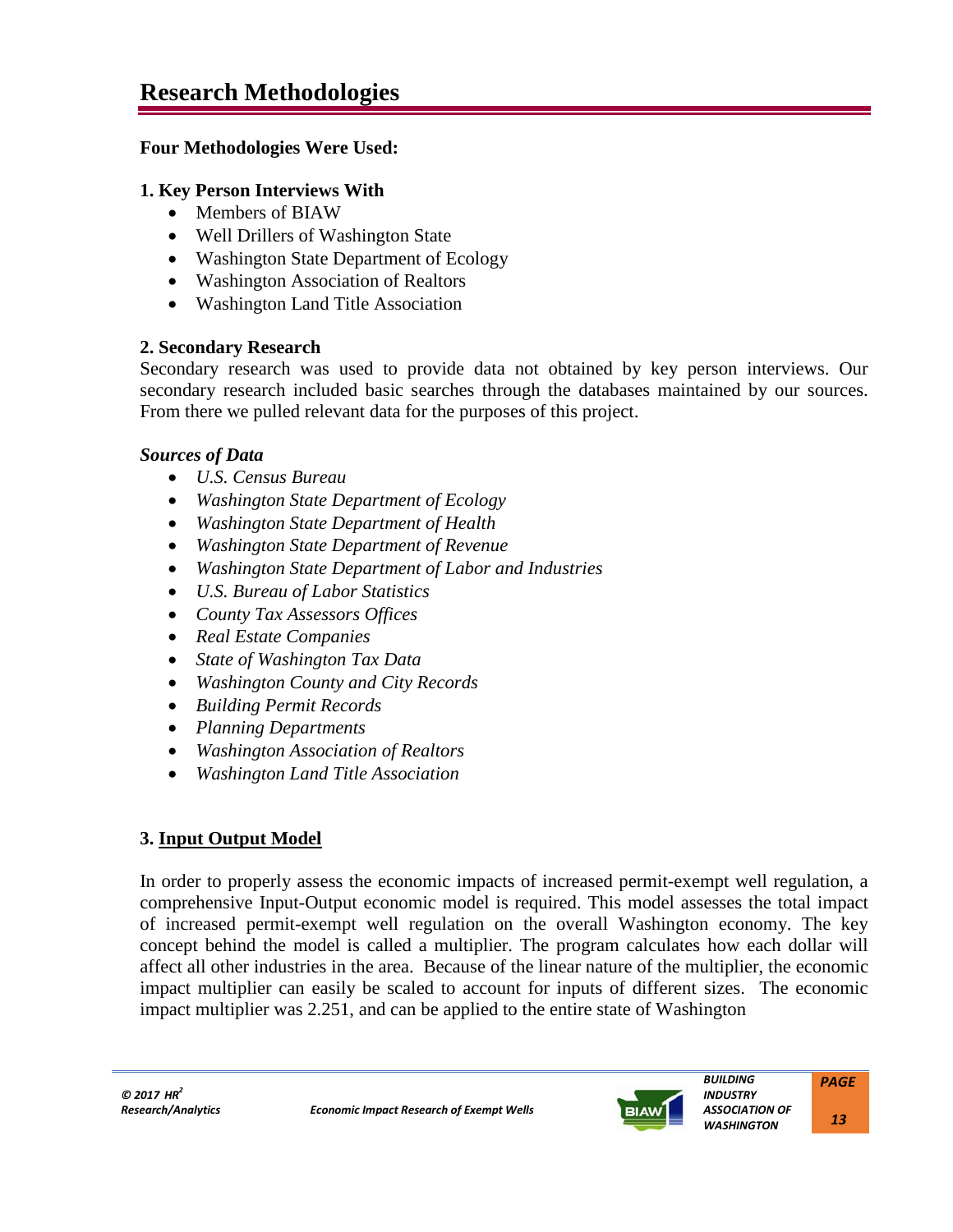The goal of this primary research is to provide such a model that would predict impact of permitexempt well policies under two scenarios: a mitigation solution that has an impact on development and one that does not. To conduct this study,  $HR<sup>2</sup>$  and BIAW must define, within regional, statewide, or selected counties' models, the areas that would be affected by permitexempt well regulation *directly, indirectly,* and through *induced* effects under each scenario. HR<sup>2</sup>'s null hypothesis is that with increased permit-exempt well regulation, the demand for housing development in the affected region will decrease.

The impact of an economic stimulus can be broken down into three components: direct effects, indirect effects, and induced effects. To illustrate each of these concepts, suppose that a person decides to construct a new house and files a notice of intent with the Department of Ecology to drill a well in King County.

- **Direct effects** represent the immediate impact of an economic change on the industry directly involved. In the well construction example, direct effects would include gross revenues earned by the contractors working on the project.
- **Indirect effects** represent the changes in inter-industry purchases as the economy responds to the new demands of the directly affected industries. Following the same example, local suppliers of construction materials would increase their economic activities in order to meet new demand by the contractors.
- **Induced effects** represent the changes in spending from households as income increases due to the changes in production. In the example, construction workers would receive additional wages by working on the new housing project. They would then spend a portion of those wages on consumer goods, such as food, clothing, and entertainment, from other Washington businesses.



The effects stimulated by an example construction project are illustrated below:

*© 2017 HR<sup>2</sup>*

*Research/Analytics Economic Impact Research of Exempt Wells*



 *BUILDING INDUSTRY ASSOCIATION OF WASHINGTON PAGE 14*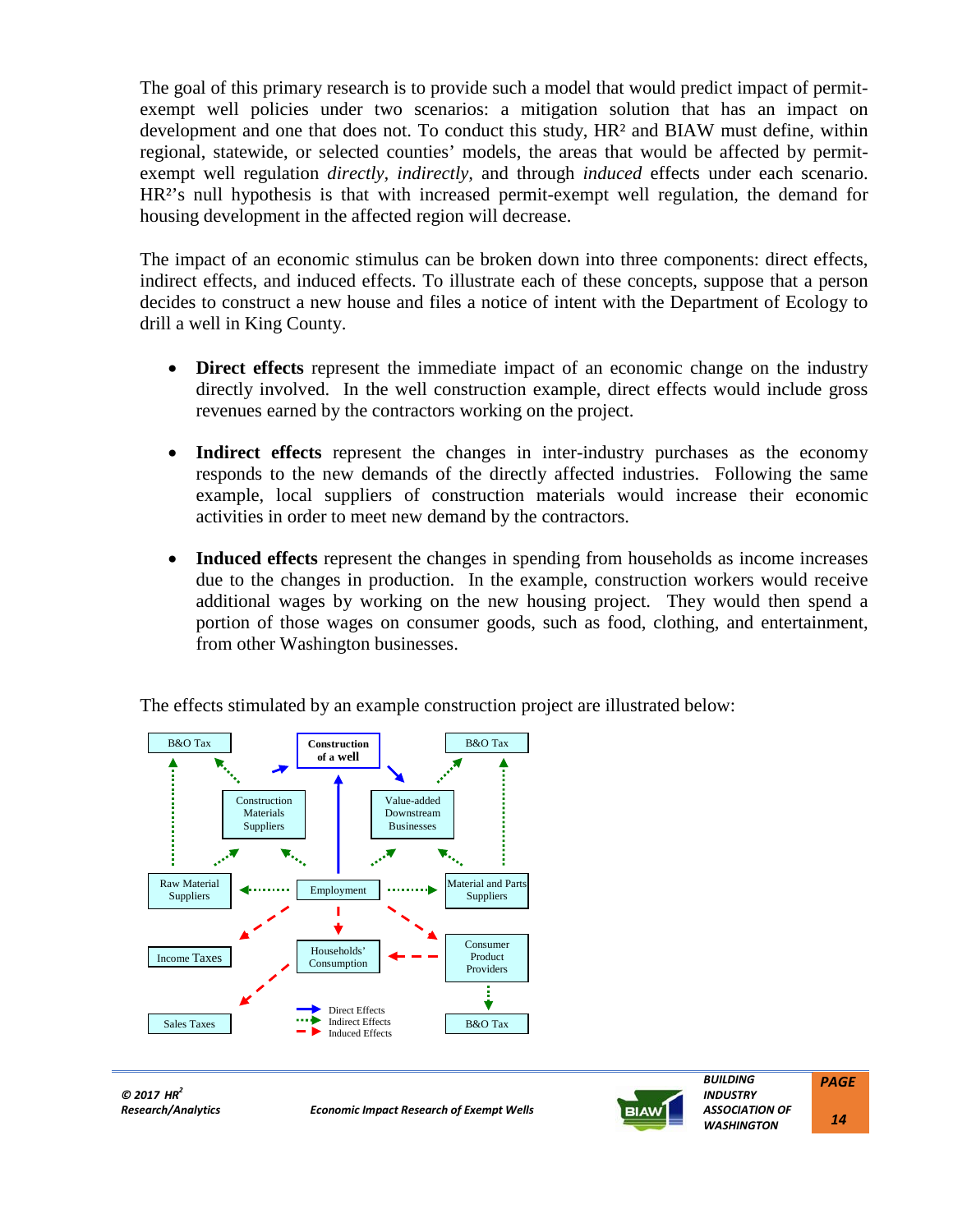\*Note: This diagram is for illustration purposes only, and is by no means an exclusive list of all economic effects.

# **Key Model Parameters:**

The input–output model is based on several parameters and algorithm attributes:

- 1. **Constant Returns to Scale**: Return on production is linear. If additional inputs increase, outputs increase proportionately. Because the model is reported on a year-by-year basis within this report, linearity is not considered an assumption.
- 2. **No Supply Constraints**: Supplies are unlimited. Industries have unlimited access to raw materials. Bellevue is a major trading hub within Western Washington. Neither short nor long term forecasts predict supplies will be a constraint to industries within the city.
- 3. **Fixed Commodity Input Structure**: This structure assumes that changes in the economy will affect the industry's output, but not the mix of commodities and services it requires to make its products. Thus, price changes do not cause a firm to buy substitute goods for use in production. The exogenous economic conditions are not included within this model but, if necessary, could be included. These would include major changes in inflation, interest rates, employment and consumer confidence, as well as others.

The Input-Output model estimated the citywide (regional), countywide, and statewide economic impact stimulated by a change in permit-exempt well regulation in Washington. The Input-Output Model identifies and evaluates the "expenses" of a specific economic activity and assesses the direct, indirect, and induced demand for the goods and services stimulated by such expenses. The expenses are treated as an economic initial "Input", to examine the total demand for goods and services stimulated by permit-exempt well regulation, called the "Output". The relationships between the economic input and output are measured by a term called the "Multiplier", which can be written as:

# **(Input) x (Multiplier) = (Output)**

In this study, the Input (x variables) are the costs associated with labor, materials, and services that go into new housing development. The Output (y variable) is the total economic impact, including value added, after direct, indirect, and induced effects are accounted for.

# **Value Added**

Value added is the difference between an industry's total output and the cost of its intermediate inputs, such as raw materials and labor. Value added may be distributed in the form of compensation of employees, tax revenues, and the surplus earned by the business (e.g. proprietor's income, shareholder's equity, etc.). Hence, value added is a comprehensive

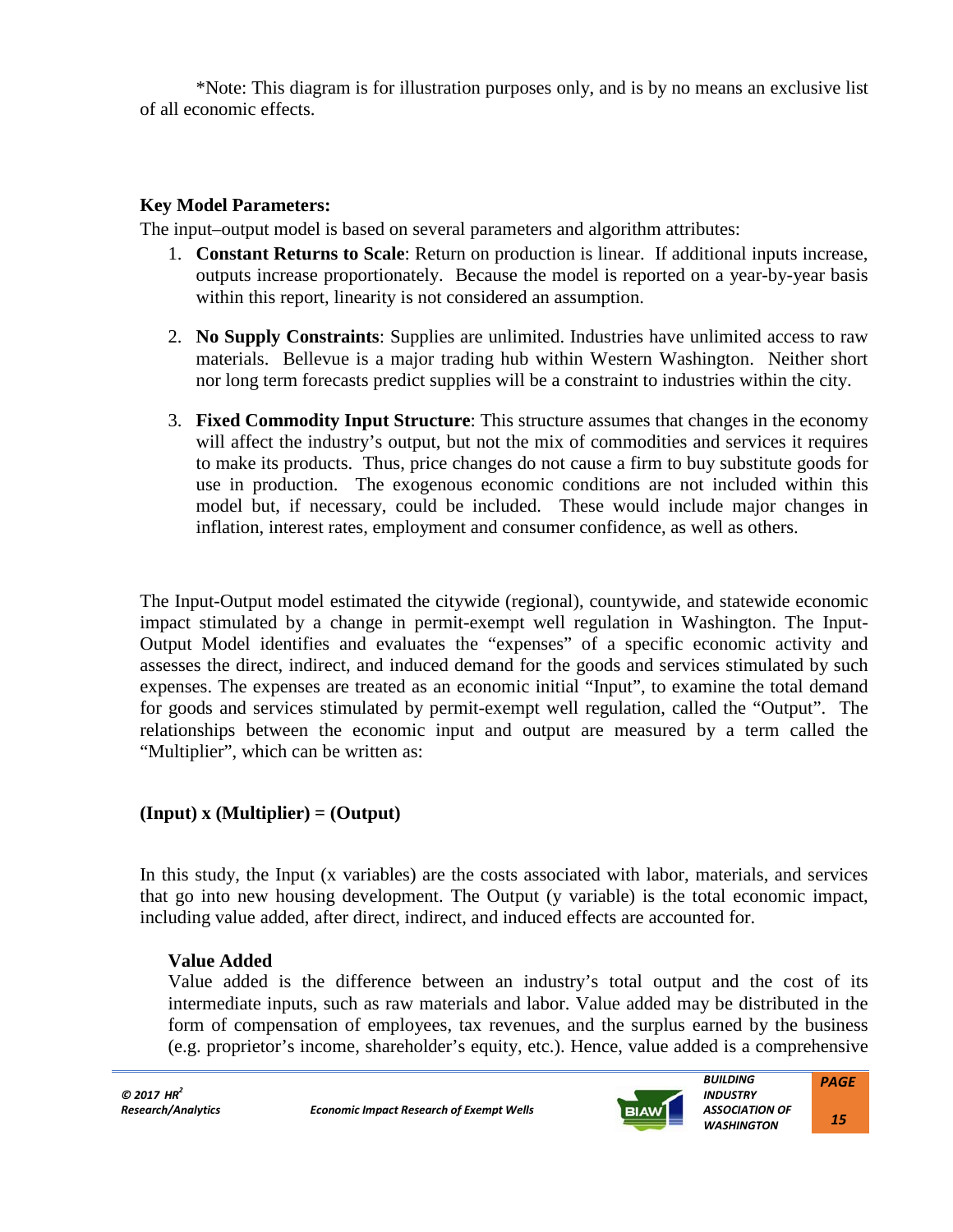measure of the economic benefit accruing to the community, and can be considered a onetime or annual return on community investment.

# **4. Artificial Intelligence Modeling**

Artificial Intelligence Modeling was used for developing a predictive model. A predictive model forecasts the total impact of an economic event on the overall economy of the area being studied. The development of a predictive model will include multipliers generated from the Input Output Model, prescriptive and predictive variables, univariate/multivariate testing, and linear regression algorithms. The developed predictive model and variables will be tested with respect to their prediction and specifying the residuals and errors terms. This predicts future impacts on the economy for further development projects. This will then allow legislators and stakeholders to better understand how permit-exempt well regulation will affect economies across the state.

# **Use of Findings**

 $HR<sup>2</sup>$  Research and Analytics has made every effort to produce the highest quality research product within the agreed specifications, budget, and schedule. BIAW understands that  $HR<sup>2</sup>$ Research and Analytics uses statistical techniques, which, in its opinion, are the most accurate possible. However, inherent in any statistical process is a possibility of error, which must be taken into account in evaluating the results. Statistical research can reveal information regarding community perceptions only at the time of the sampling, within the parameters of the project, and within the margin of error inherent in the techniques used.

Evaluations and interpretations of statistical research findings and decisions based on them are solely the responsibility of BIAW, legislators and stakeholders, and not  $HR<sup>2</sup>$  Research and Analytics. The conclusions, summaries and interpretations provided by  $HR<sup>2</sup>$  Research and Analytics are based strictly on the analysis of the data gathered, and are not to be construed as recommendations. Therefore,  $HR^2$  Research and Analytics neither warrants their viability nor assumes responsibility for the success or failure of any legislative actions subsequently taken.  $HR<sup>2</sup>$  is non-partisan and does not fund political campaigns, as is well documented in the Washington State public disclosure commission.



 *BUILDING INDUSTRY ASSOCIATION OF WASHINGTON PAGE 16*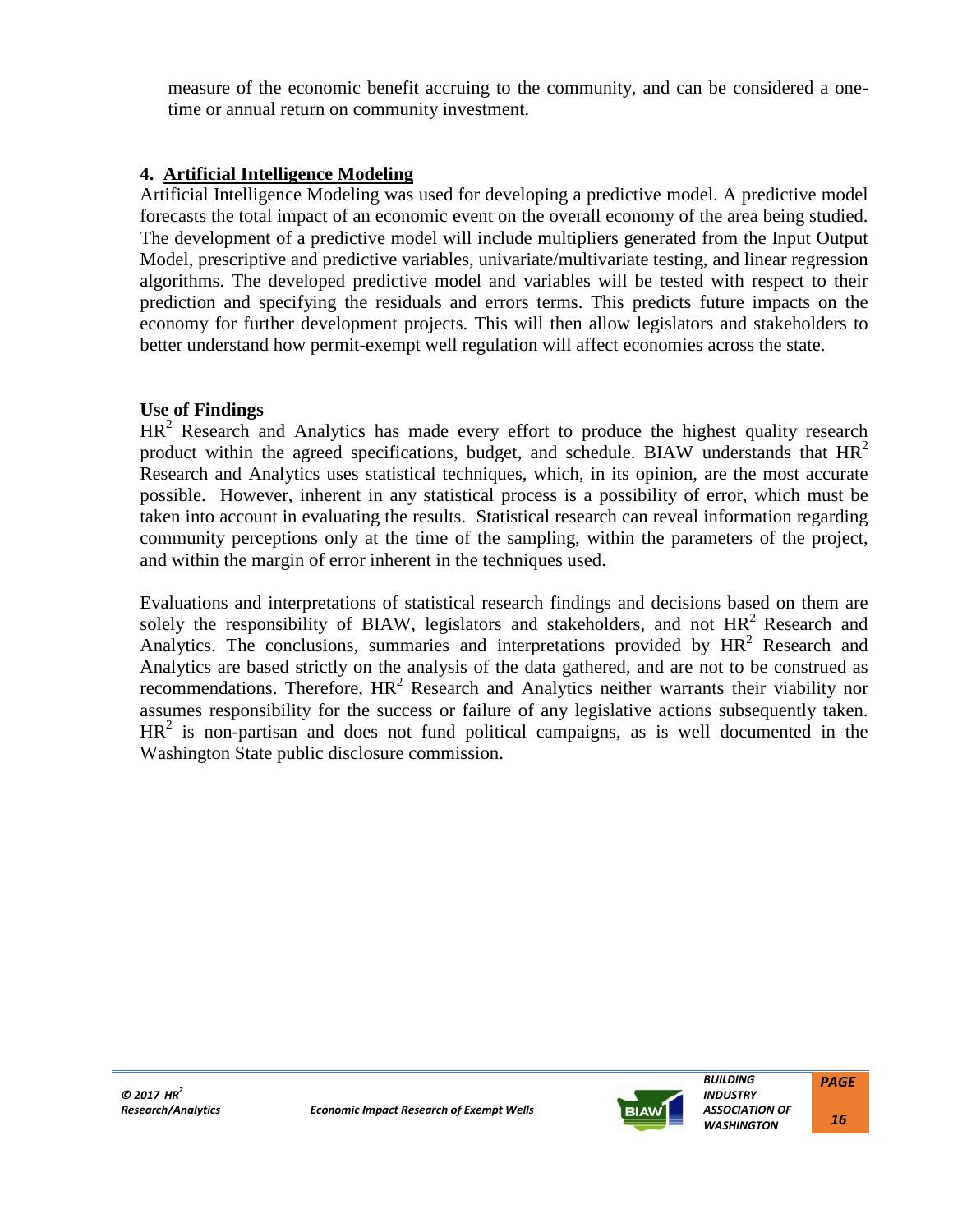# 1. **Groundwater Well:**

Groundwater is the water present beneath the Earth's surface in soil pore spaces and in the fractures of rock formations. A water well is an excavation or structure created in the ground by digging, driving, boring, or drilling to access groundwater in underground aquifers.

# 2. **Permit-Exempt Wells**

Per state law (RCW 90.44.050), wells that withdraw less than 5,000 gallons per day of groundwater for domestic use such as a single home or group of homes are exempt from obtaining a formal water rights permit from the state. However, these wells are not exempt from other water-use policies, rules, and regulations. In light of the Hirst Decision, proposals to make use of permit-exempt wells may require a showing of legal water availability.

Modifications to the existing residence and accessory buildings are allowed on the condition that a new domestic permit-exempt well is not required.

# 3. **Senior Water Rights:**

A water right is the authorization to divert or withdraw some portion of waters of the state for a beneficial purpose, subject to the specific terms and conditions of a water right permit, certificate, or claim. Water use is subject to the "first in time, first in right" clause that is part of the state's water law. This means that in times of shortage, a senior water right has its needs satisfied first and a senior right cannot be impaired by a junior right. The date of a water right establishes its seniority relative to other water rights. If a water right was established prior to the water codes, the priority date is the date the water was first put to use. If a water right was acquired through the permitting process, the priority date is the date the application for a water right was filed with the WDE. Between two water rights from a single source, a senior water right is a right that has the earlier priority date.

#### 4. **Water Banking and Mitigation:**

Water mitigations are measures that offset potential adverse effects on a water source from a proposed water use. Water banking is one method of mitigation, which is the practice of forgoing water deliveries during certain periods, and "banking" either the right to use the forgone water in the future, or saving it for someone else to use in exchange for a fee or delivery in kind.

For example, in Kittitas County, they enforce something called a water budget neutral mitigation (WBN). This means that water withdrawals that impact area streams are then offset by the water from existing water rights being left in the area streams. For new domestic uses, one must purchase WBN mitigation for their new homes. They can buy mitigation from either a private water bank or the Kittitas County Water Bank.



 *17*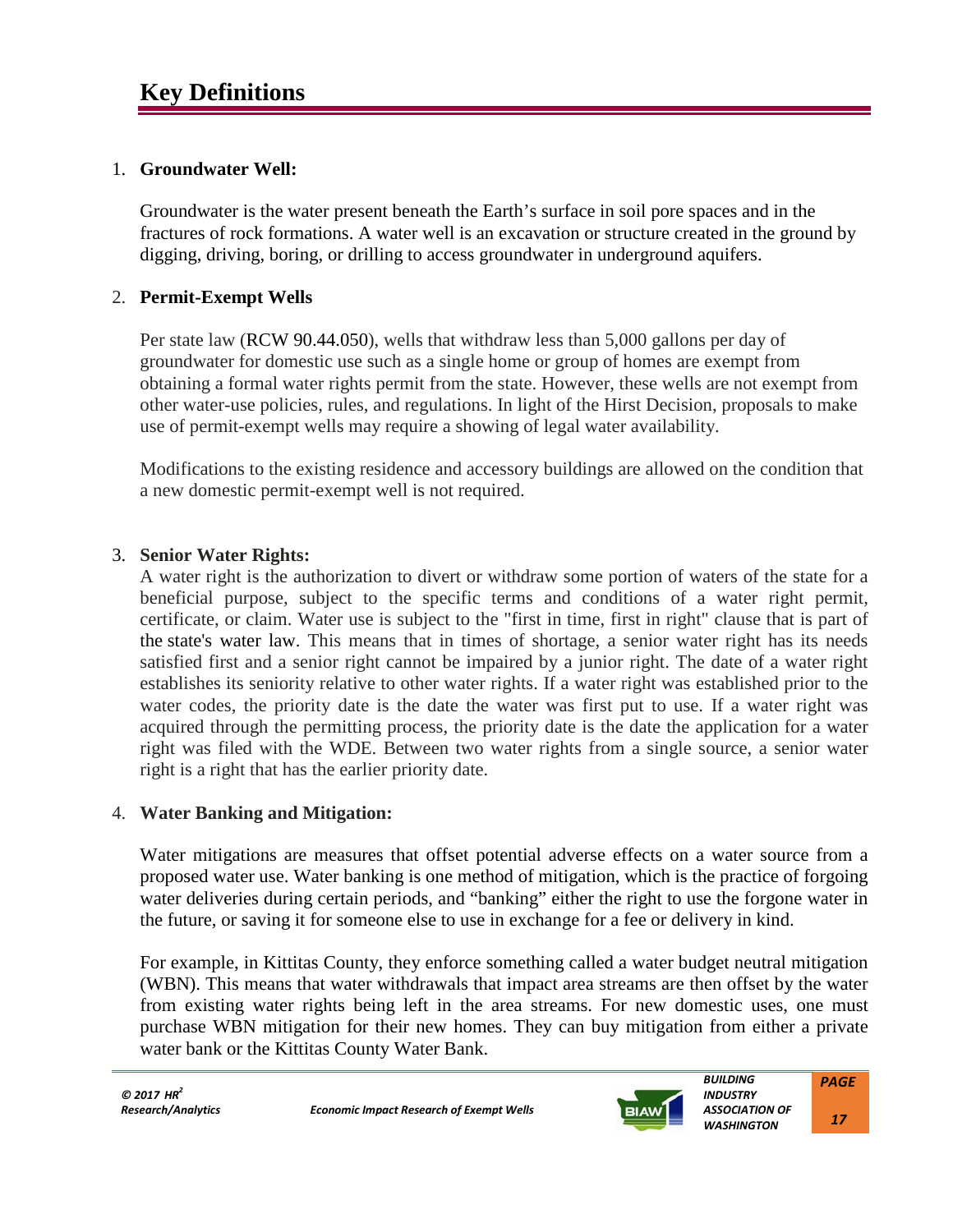Kittitas County offers two mitigation packages in the Green and Yellow zones of the Kittitas County Water Bank. The package available to each customer will be determined by the parcel's irrigation availability. Package A, only available to folks with access to other outdoor irrigation, will offer 275 gallons per day for indoor domestic use only and Package B, only available to folks without access to outdoor irrigation, will offer 275 gallons per day for indoor domestic use only, with 25 gallons per day for outdoor use up to 500 square feet. The packages offered through the Kittitas County Water Bank were determined by a Citizen's Advisory Committee and adopted by the Board of County Commissioners.

# 5. **Notice of Intent:**

According to the Department of Ecology, a property owner seeking to have a well-constructed or decommissioned is required to submit a Notice of Intent (NOI) to Ecology.

The NOI is not a permit, certificate, or application for a water right. Your NOI does not represent approval or permission to use water from the well. Once the well is drilled, the water may only be withdrawn if it is legally available and then NEEDS TO BE put to beneficial use to establish a "right" to use of the water.

The property owner must submit an NOI to Ecology at least 72 hours prior to well construction or decommissioning, along with a possible fee.

# 6. **Completed Well:**

For our purposes, a completed well is a water well that has actually been constructed for which a report, or "well log", has been submitted and filed in the Washington State Department of Ecology records.

# 7. **Labor and Industries Tax (L & I):**

According to Washington States Labor and Industries, L&I is a tax levied for workers compensation, workplace safety, labor, and consumer protection, based on the number of hours worked by employees. Different industries pay different rates based upon that industries risk classification.

# 8. **Real Estate Excise Tax (REET):**

According to the Washington State Department of Revenue (WDOR), it is a tax on the sale of real estate. The real estate excise tax is typically paid by the seller of the property, although the buyer is liable for the tax if it is not paid. The tax applies to the seller. The tax also applies to transfers of controlling interests (50% or more) in entities that own property in the state.

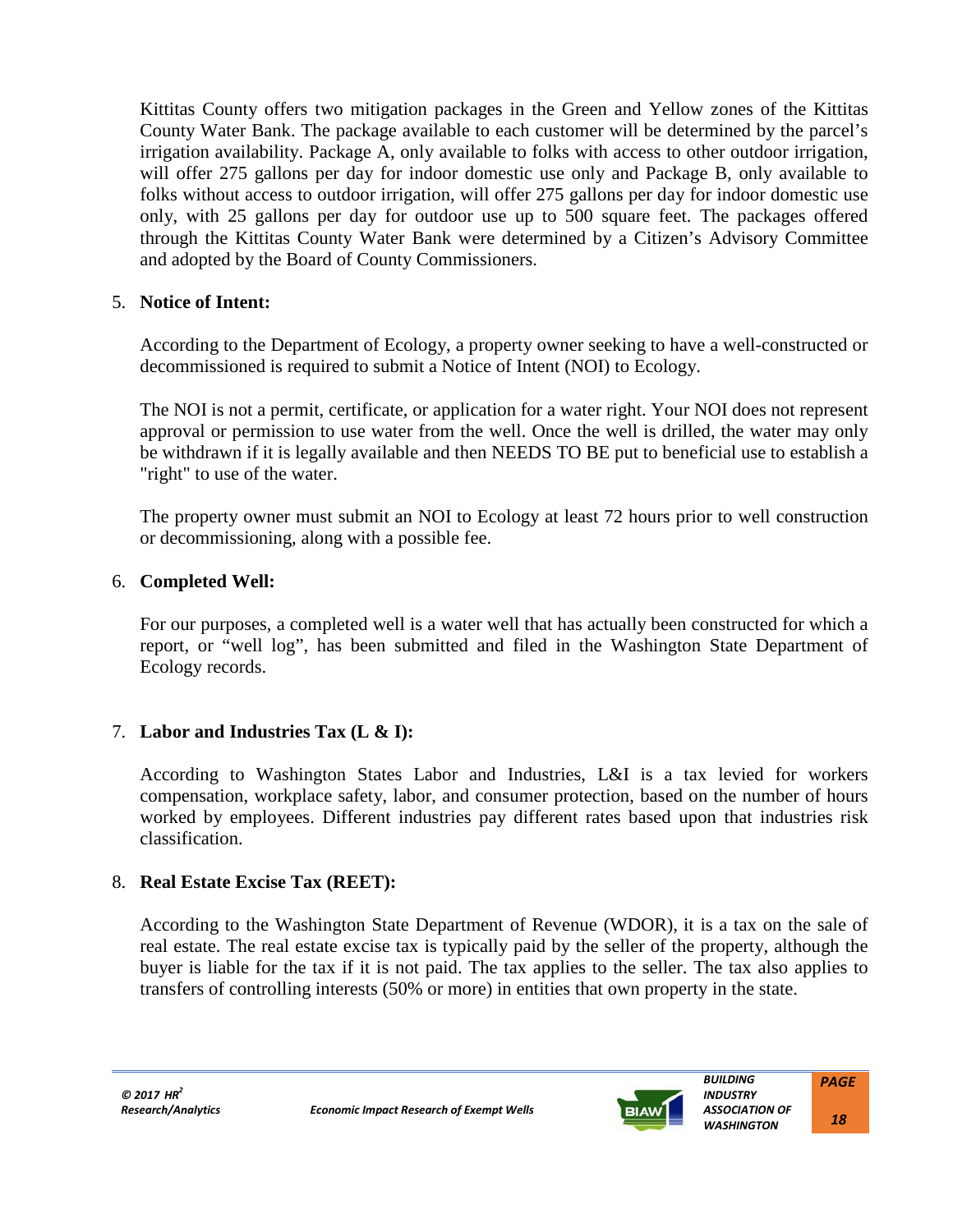# 9. **Business and Occupation Tax (B&O):**

According to WDOR, Washington's business and occupation (B&O) tax is levied on the gross receipts of business operations. This means there are no deductions for labor, materials, taxes or other costs of doing business. This is different from an income tax which is applied to the net income of business operations. The nature of the business activity determines appropriate B&O tax reporting. There are different B&O tax classifications for extracting, manufacturing, wholesaling, government contracting, public road construction, service and other activities, retailing and others. Each classification has its own tax rate. Businesses performing more than one activity may be subject to tax under one or more B&O tax classifications.

#### 10. **Retail Sales Tax:**

According to WDOR, businesses selling goods at retail or performing retail services (such as custom prime construction) must also collect and remit retail sales tax on their total charges unless a specific exemption applies. This taxable amount includes charges for permits and other fees, labor, profit, materials and charges for subcontractors. Sales tax rates vary around the state. Contractors performing retail services must collect sales tax based on the tax rate of the jurisdiction in which they perform their services.

#### 11. **Use Tax:**

According to WDOR, in general, use tax is due on items "used as a consumer" upon which retail sales tax has not been paid. If sales tax has not been paid on purchases of tools, supplies, and materials used in the construction but not incorporated into the real estate improvements, use tax is due. Use tax is also due on items extracted (such as rock) or produced (such as tooling) and used by the contractor in performing the construction. The use tax and sales tax rates are the same. The applicable tax rate is determined by the location where the item is first used or where the construction service is performed.

# 12. **Real Property Tax:**

State law requires that county assessors appraise all property at 100% of its true and fair market value in money, according to the highest and best use of the property. Fair market value or true value is the amount that a willing and unobligated buyer is willing to pay a willing and unobligated seller. The county assessor values real property using one or more of three professional appraisal methods. The tax levied on this assessed value of the property is the real property tax.

# 13. **Standard Deviation**

Standard deviation is a measure used in statistics to quantify the variation in a dataset. It is an aggregate measure of how far each data point is from the mean of the dataset. A smaller standard deviation indicated that there is little dispersion in the dataset, while a larger standard deviation indicates that values differs substantially from the mean.



 *19*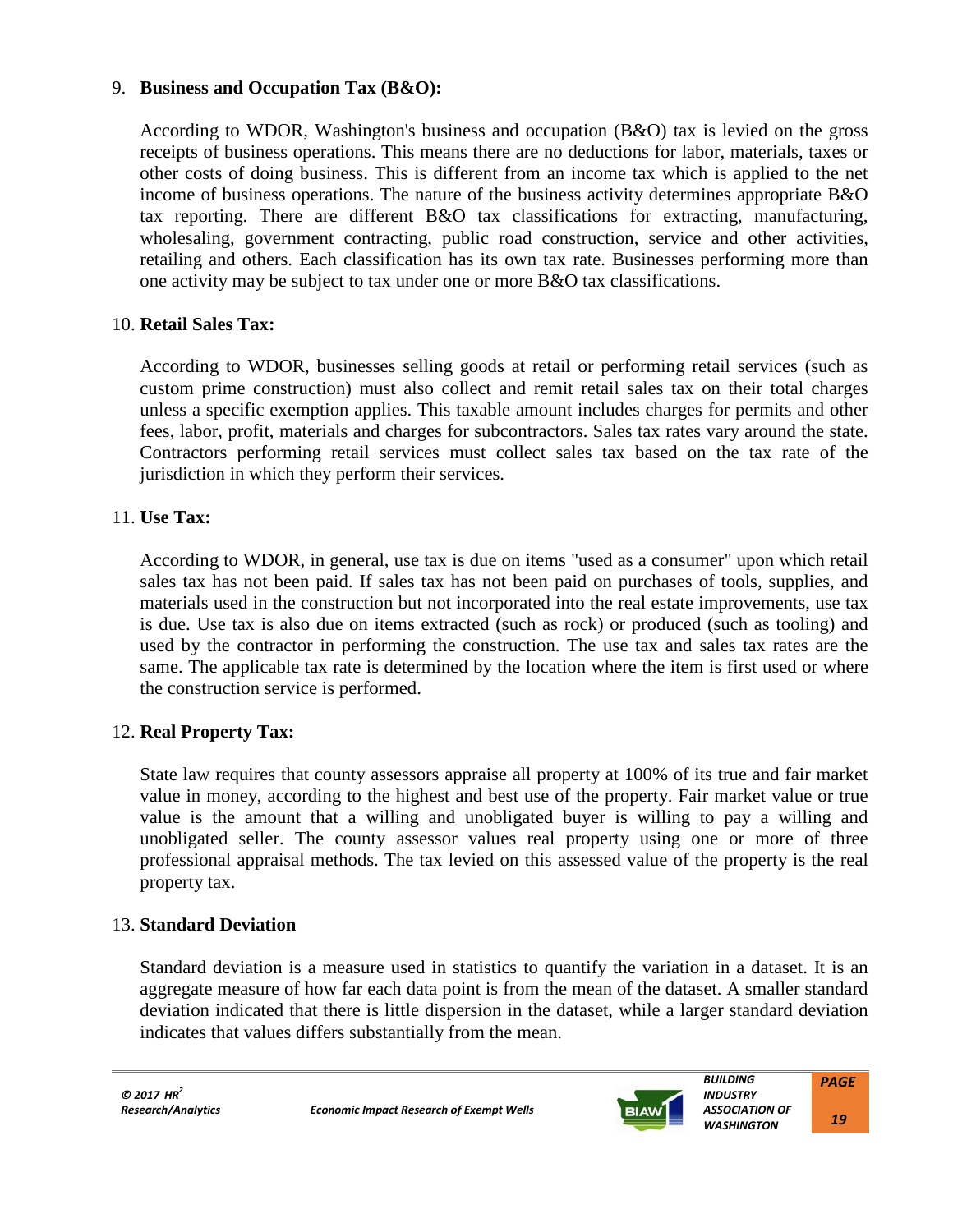#### 14. **Kurtosis**

Kurtosis is a measure of outlier values within a data set. Higher values of kurtosis indicate that either the data is clustered around the mean with some values far from the mean, or, there is a high concentration of values on either ends of the mean.

# 15. **Correlation Coefficient**

The correlation coefficient measures the linear relationship between two variables. The value can range from -1, to 1. A value of 1 indicates a perfectly linear relationship, a value near 0 indicates no linear relationship, and a value of -1 represents a negative linear relationship. If for every unit increase in A, B decreases one unit, then the correlation coefficient *r,* would be -1.

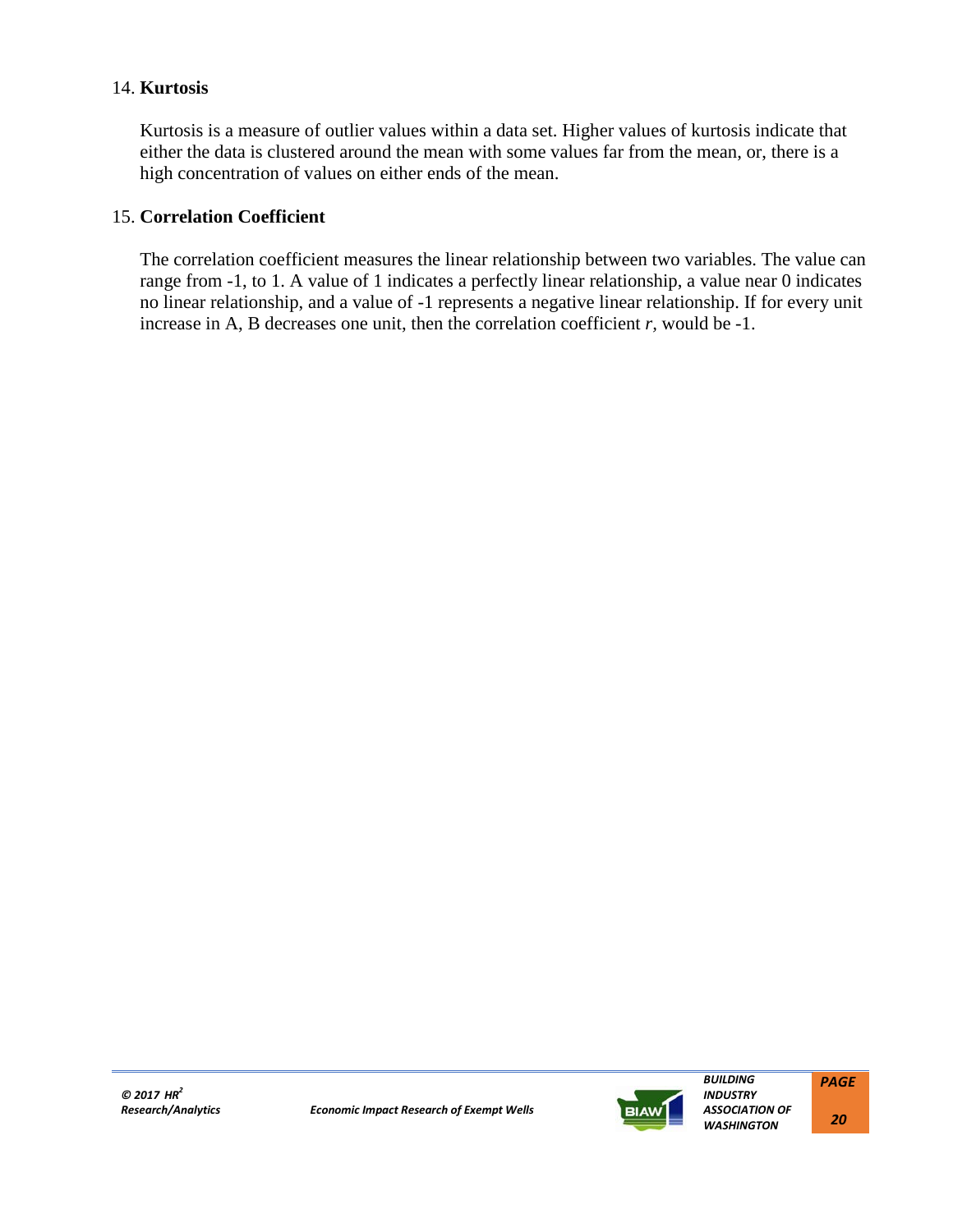# **Notice of Intent**

# Total number of **Notice of Intent** filed during **2006-2016: 44,888**



# **Annual Mean of Notices of Intent Filed in Washington State Counties: 2006-2016**

| <b>Notice Of Intent</b>       | <i>Values</i> |
|-------------------------------|---------------|
| <b>State Annual Mean</b>      | 4,080.73      |
| <b>Annual Mean per County</b> | 104.63        |
| <b>Standard Deviation</b>     | 97.37         |
| <b>Kurtosis</b>               | 5.58          |

The graph above shows the mean of notice of intents filed for wells for Washington State counties. This data only includes the filing of notice of intents in this period. The highest county mean for notice of intents filed was in 2006, and this declined until 2012, when the annual mean started to increase again. This sharp drop in the county mean of notices of intent filed explains the high standard deviation, at 97.37. Over this 11-year period, the mean annual notices of intent filed per county was 104.63.



 *BUILDING INDUSTRY*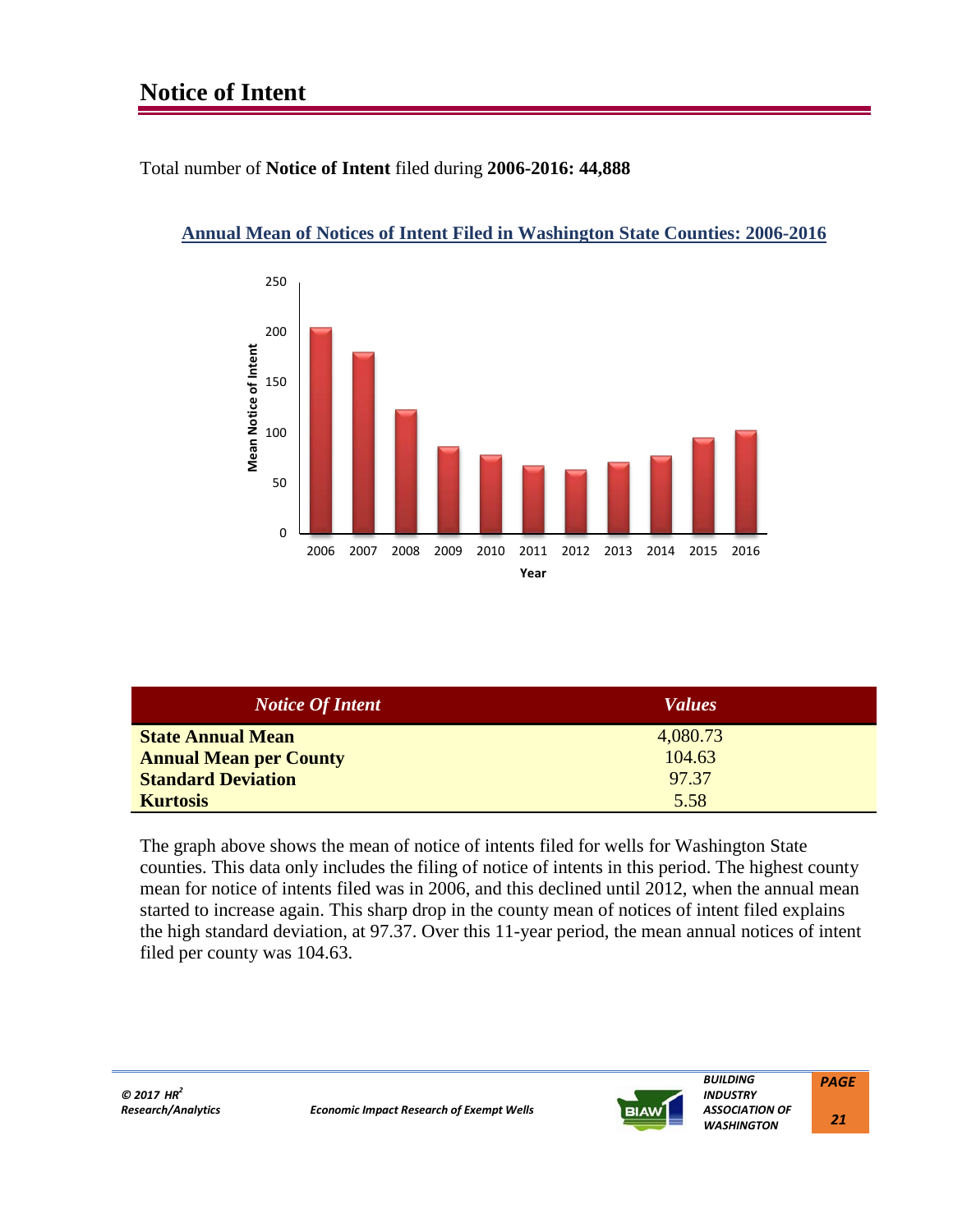| <b>Total Notices of Intent by County (2006-2016)</b> |                     |                         |
|------------------------------------------------------|---------------------|-------------------------|
| Sr. No                                               | <b>County</b>       | <b>Notice of Intent</b> |
| $\mathbf{1}$                                         | <b>Adams</b>        | 237                     |
| $\overline{2}$                                       | <b>Asotin</b>       | 172                     |
| 3                                                    | <b>Benton</b>       | 1,321                   |
| $\overline{\mathbf{4}}$                              | Chelan              | 1,365                   |
| 5                                                    | Clallam             | 1,194                   |
| 6                                                    | <b>Clark</b>        | 1,535                   |
| $\overline{7}$                                       | Columbia            | 80                      |
| 8                                                    | Cowlitz             | 1,562                   |
| $\boldsymbol{9}$                                     | <b>Douglas</b>      | 479                     |
| 10                                                   | Ferry               | 493                     |
| 11                                                   | Franklin            | 444                     |
| 12                                                   | Garfield            | 42                      |
| 13                                                   | Grant               | 1,813                   |
| 14                                                   | <b>Grays Harbor</b> | 679                     |
| 15                                                   | <b>Island</b>       | 843                     |
| <b>16</b>                                            | <b>Jefferson</b>    | 499                     |
| 17                                                   | <b>King</b>         | 1,262                   |
| 18                                                   | Kitsap              | 1,223                   |
| 19                                                   | <b>Kittitas</b>     | 1,591                   |
| 20                                                   | Klickitat           | 1,025                   |
| 21                                                   | Lewis               | 2,252                   |
| 22                                                   | Lincoln             | 684                     |
| 23                                                   | <b>Mason</b>        | 1,418                   |
| 24                                                   | Okanogan            | 2,724                   |
| 25                                                   | Pacific             | 438                     |
| 26                                                   | <b>Pend Oreille</b> | 842                     |
| 27                                                   | Pierce              | 1,771                   |
| 28                                                   | San Juan            | 719                     |
| 29                                                   | Skagit              | 965                     |
| 30                                                   | <b>Skamania</b>     | 386                     |
| 31                                                   | Snohomish           | 2,389                   |
| 32                                                   | Spokane             | 3,543                   |
| 33                                                   | <b>Stevens</b>      | 1,941                   |
| 34                                                   | <b>Thurston</b>     | 2,200                   |
| 35                                                   | Wahkiakum           | 112                     |
| 36                                                   | Walla Walla         | 600                     |
| 37                                                   | Whatcom             | 1,241                   |
| 38                                                   | Whitman             | 284                     |
| 39                                                   | Yakima              | 2,520                   |
|                                                      | <b>Total</b>        | 44,888                  |

*Research/Analytics Economic Impact Research of Exempt Wells*



 *BUILDING INDUSTRY ASSOCIATION OF WASHINGTON*

*PAGE*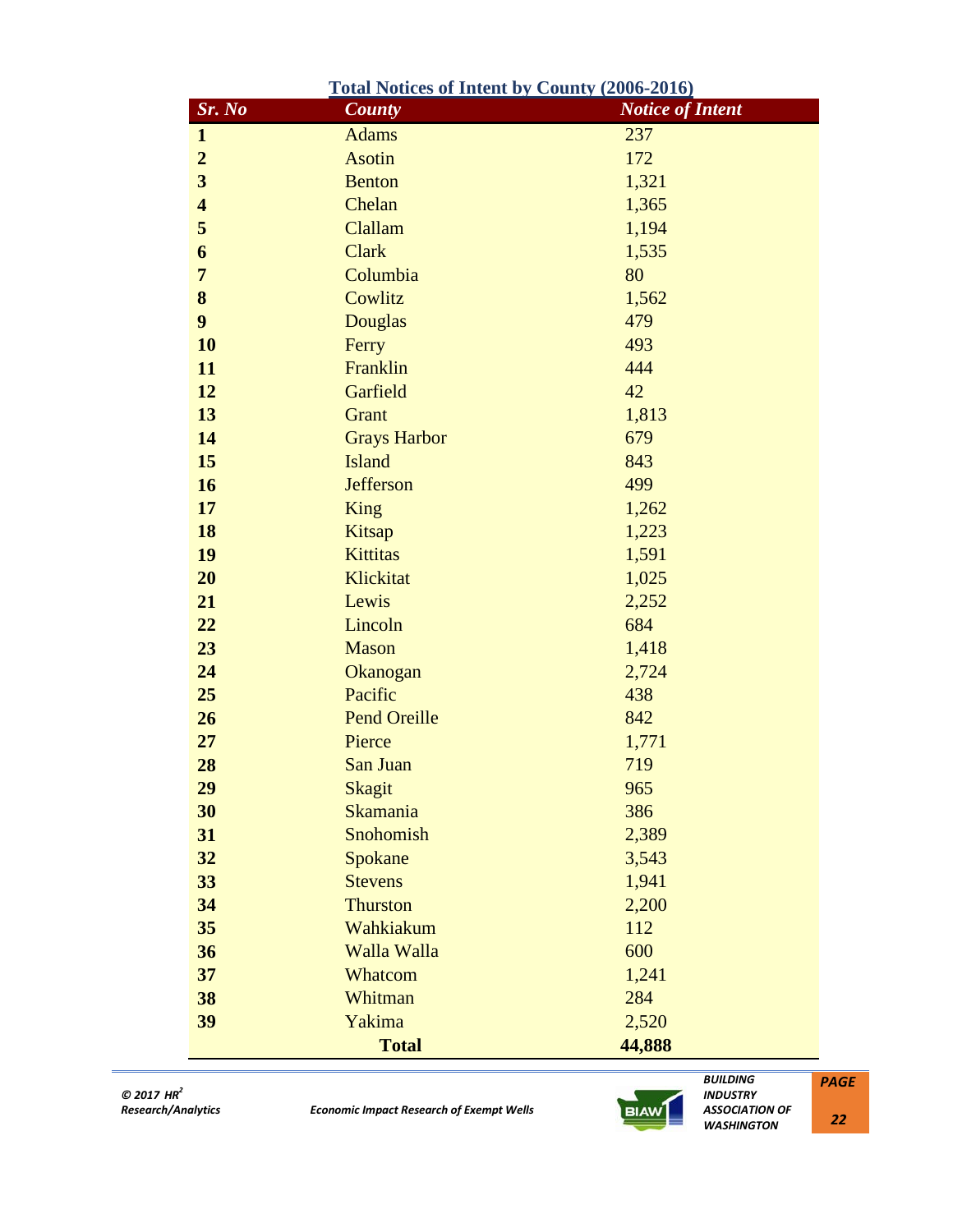

#### **Total Number of Notices of Intent by County: 2006-2016**

**Washington Counties**

The chart on page 23, and the graph above, show the total notices of intent filed by each county from 2006-2016. Spokane county saw the most notices of intent, with over 3,500 in the 11-year period. Spokane also differs from other counties with a high amount of notices of intent filed in 2016. This surge in notice of intent filings for Spokane resulted from the anticipation of limits on well construction related to the Hirst decision. The blue and red segments in the bottom of the graph reflect the high annual county mean for 2006 and 2007. Totals declined in 2008, and continued to decline until 2012. Overall, notices of intent have increased in the last few years.



 *BUILDING INDUSTRY ASSOCIATION OF WASHINGTON PAGE 23*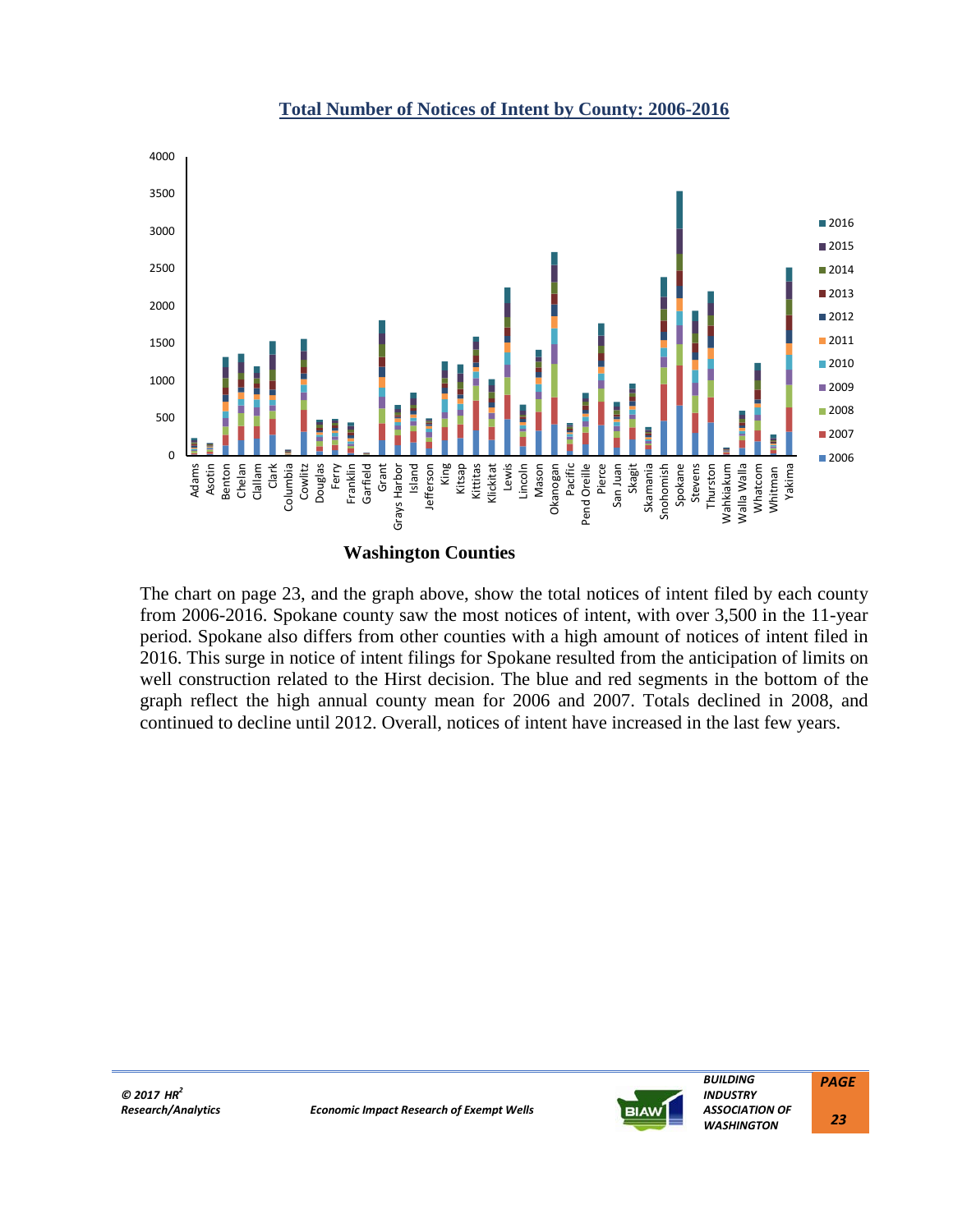# **Wells Completed**

Total number of **Wells Completed** during **2006-2016**: **57,946**

# **Annual Mean of Number of Wells Completed in Washington State: 2006-2016**



| <b>Wells Completed</b>        |        |  |
|-------------------------------|--------|--|
| <b>State Annual Mean</b>      | 5,268  |  |
| <b>Annual Mean per County</b> | 135.07 |  |
| <b>Standard Deviation</b>     | 166.91 |  |
| <b>Kurtosis</b>               | 14.56  |  |

The variance between notice of intents and wells completed cannot be compared, because they are separate and distinct. With the lack of an expiration date on notices of intents, well drilling does not necessarily occur in the same year as the filing. For instance, an owner of a property may file a notice of intent in 2005, and could actually drill the well in 2012. Also, a well drilled does not indicate a building permit.

This chart reflects the annual mean of wells completed for Washington State counties. Overall, there were more wells completed in this span than there were notices of intent filed. Well completion has shown a steady decline from the 2006-2008 period. In these years, the mean annual well completion was about 200 for all Washington counties. This declined to a low of about 75 in 2014, though increased to around 100 in 2015-2016. This variance is largely



*ASSOCIATION OF WASHINGTON PAGE*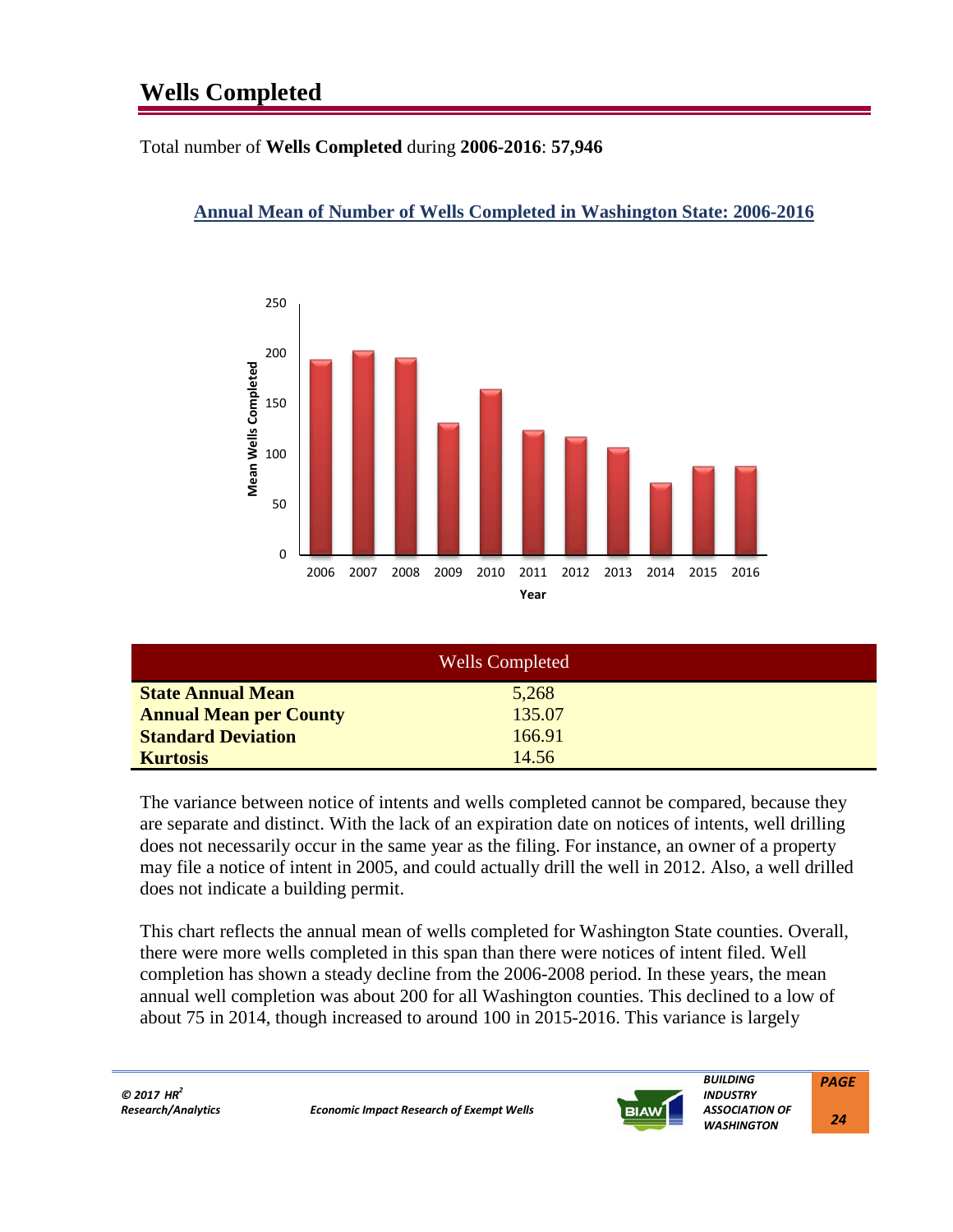explained by the conversion coefficient from the notice of intent to wells completed. The wells drilled includes only those for single family homes.

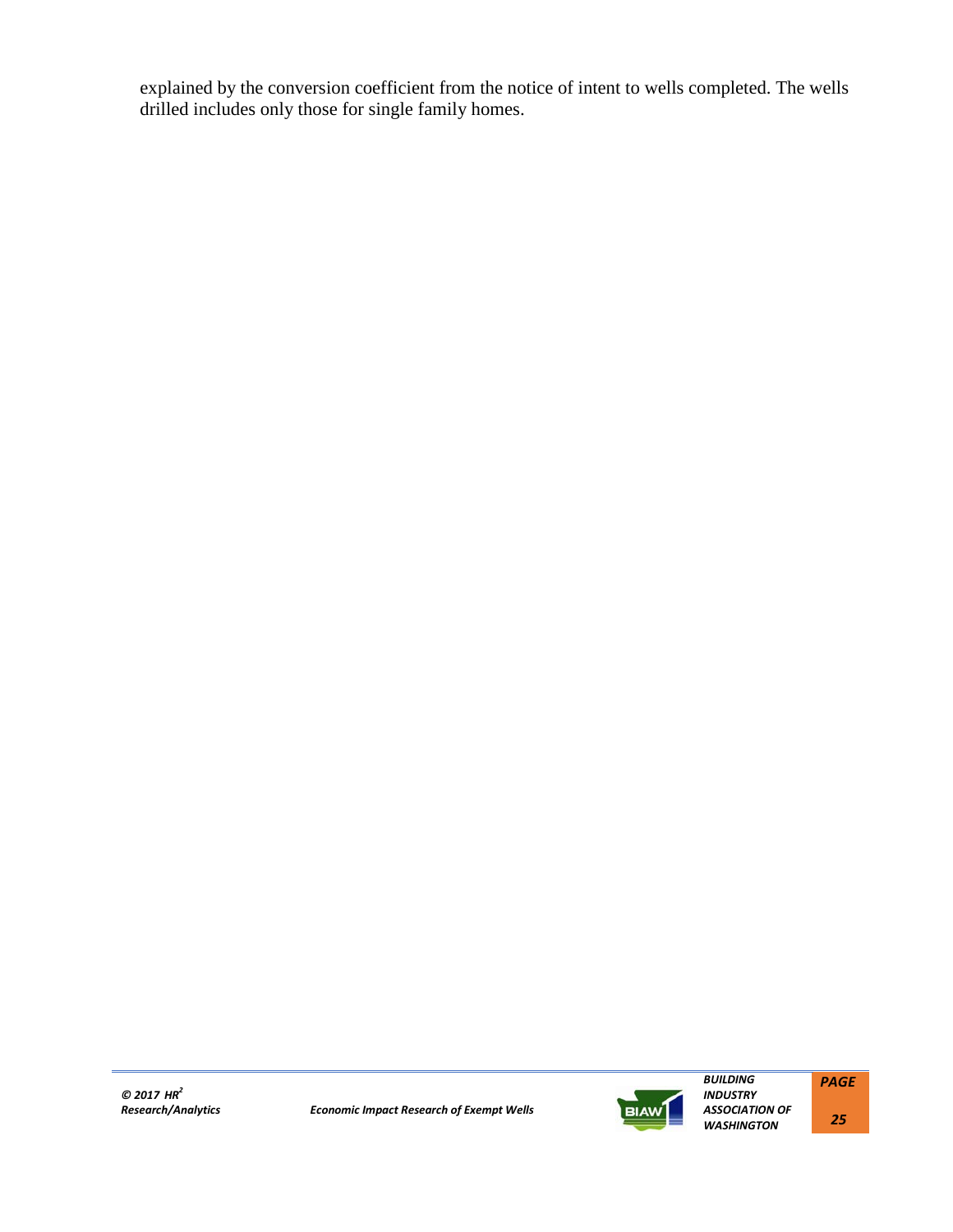|                | <u><b>Total Wells Completed by County (2006-2016)</b></u> |                        |
|----------------|-----------------------------------------------------------|------------------------|
| Sr. No         | $\overline{\text{Country}}$                               | <b>Wells Completed</b> |
| $\mathbf{1}$   | <b>Adams</b>                                              | 242                    |
| $\overline{2}$ | <b>Asotin</b>                                             | 175                    |
| 3              | <b>Benton</b>                                             | 1,635                  |
| $\overline{4}$ | Chelan                                                    | 1,374                  |
| 5              | Clallam                                                   | 1,145                  |
| 6              | <b>Clark</b>                                              | 1,637                  |
| $\overline{7}$ | Columbia                                                  | 84                     |
| 8              | Cowlitz                                                   | 1,907                  |
| 9              | <b>Douglas</b>                                            | 492                    |
| 10             | Ferry                                                     | 493                    |
| 11             | Franklin                                                  | 452                    |
| 12             | Garfield                                                  | 42                     |
| 13             | Grant                                                     | 1,811                  |
| 14             | <b>Grays Harbor</b>                                       | 1,213                  |
| 15             | <b>Island</b>                                             | 863                    |
| 16             | <b>Jefferson</b>                                          | 521                    |
| 17             | <b>King</b>                                               | 6,379                  |
| 18             | Kitsap                                                    | 1,412                  |
| 19             | <b>Kittitas</b>                                           | 1,410                  |
| 20             | Klickitat                                                 | 974                    |
| 21             | Lewis                                                     | 2,103                  |
| 22             | Lincoln                                                   | 736                    |
| 23             | <b>Mason</b>                                              | 1,401                  |
| 24             | Okanogan                                                  | 2,586                  |
| 25             | Pacific                                                   | 412                    |
| 26             | <b>Pend Oreille</b>                                       | 671                    |
| 27             | Pierce                                                    | 3,724                  |
| 28             | San Juan                                                  | 738                    |
| 29             | <b>Skagit</b>                                             | 1,954                  |
| 30             | <b>Skamania</b>                                           | 353                    |
| 31             | Snohomish                                                 | 5,006                  |
| 32             | Spokane                                                   | 3,131                  |
| 33             | <b>Stevens</b>                                            | 1,951                  |
| 34             | <b>Thurston</b>                                           | 2,249                  |
| 35             | Wahkiakum                                                 | 126                    |
| 36             | Walla Walla                                               | 537                    |
| 37             | Whatcom                                                   | 3,247                  |
| 38             | Whitman                                                   | 286                    |
| 39             | Yakima                                                    | 2,474                  |
|                | <b>Total</b>                                              | 57,946                 |



 *BUILDING INDUSTRY ASSOCIATION OF WASHINGTON*

*PAGE*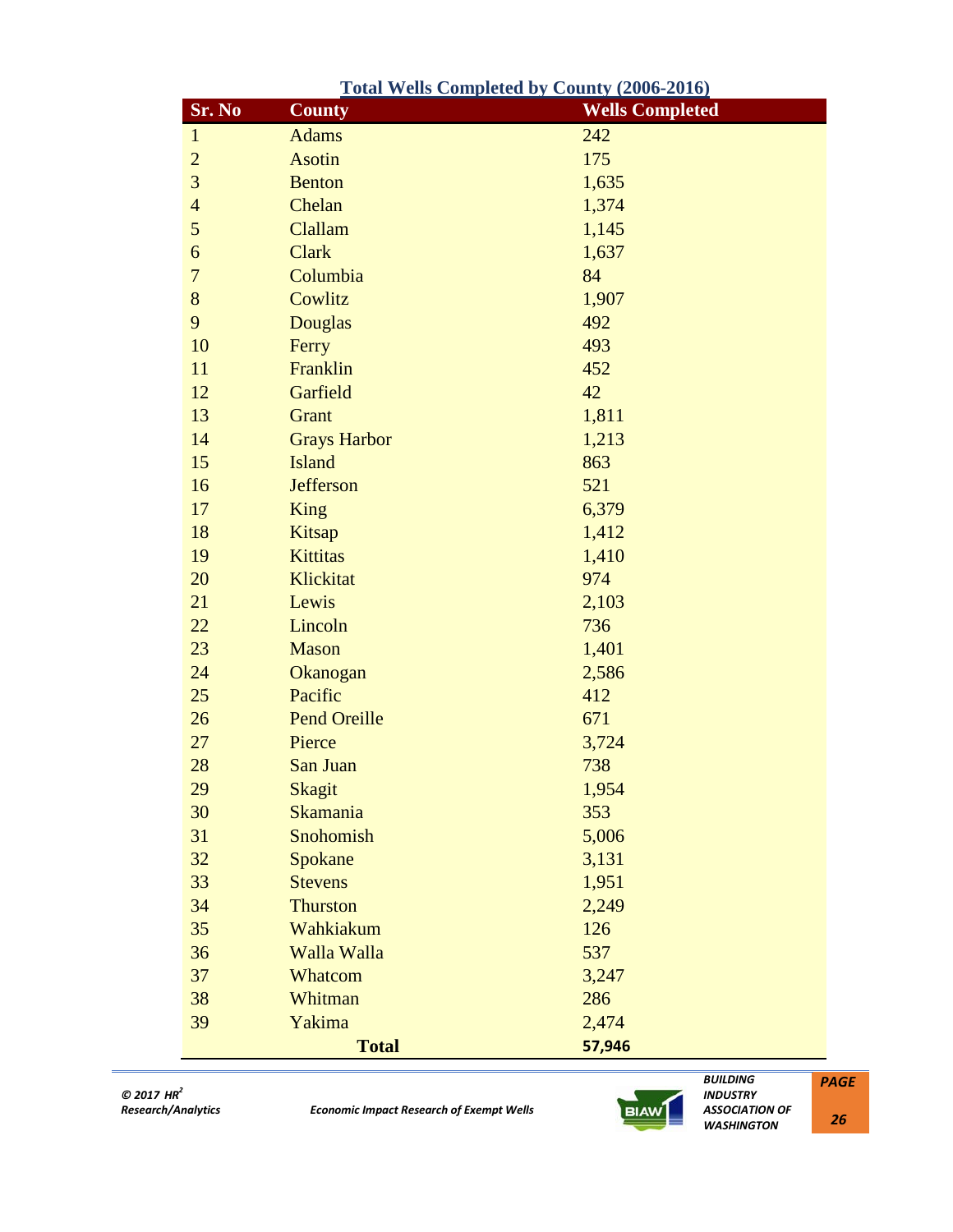



The above graph and the chart on page 26 show the total wells completed by county from 2006- 2016. These sums only include drilled wells, and do not have a relation to building permits. Most of the properties of these drilled wells are owned by individuals for later retirement purposes, or as an investment. Washington saw high numbers of wells completed from 2006-2008. King County saw the most wells completed by far in this period, with 6,379. Whereas most counties saw sharp declines following 2008, King County experienced its highest rate of well completion between 2010 and 2012. Two other Western counties, Pierce and Snohomish, also saw relatively similar rates of well completion during this time. The high number of wells completed during this time breaks from the trend for the rest of the state.



 *BUILDING INDUSTRY ASSOCIATION OF WASHINGTON PAGE*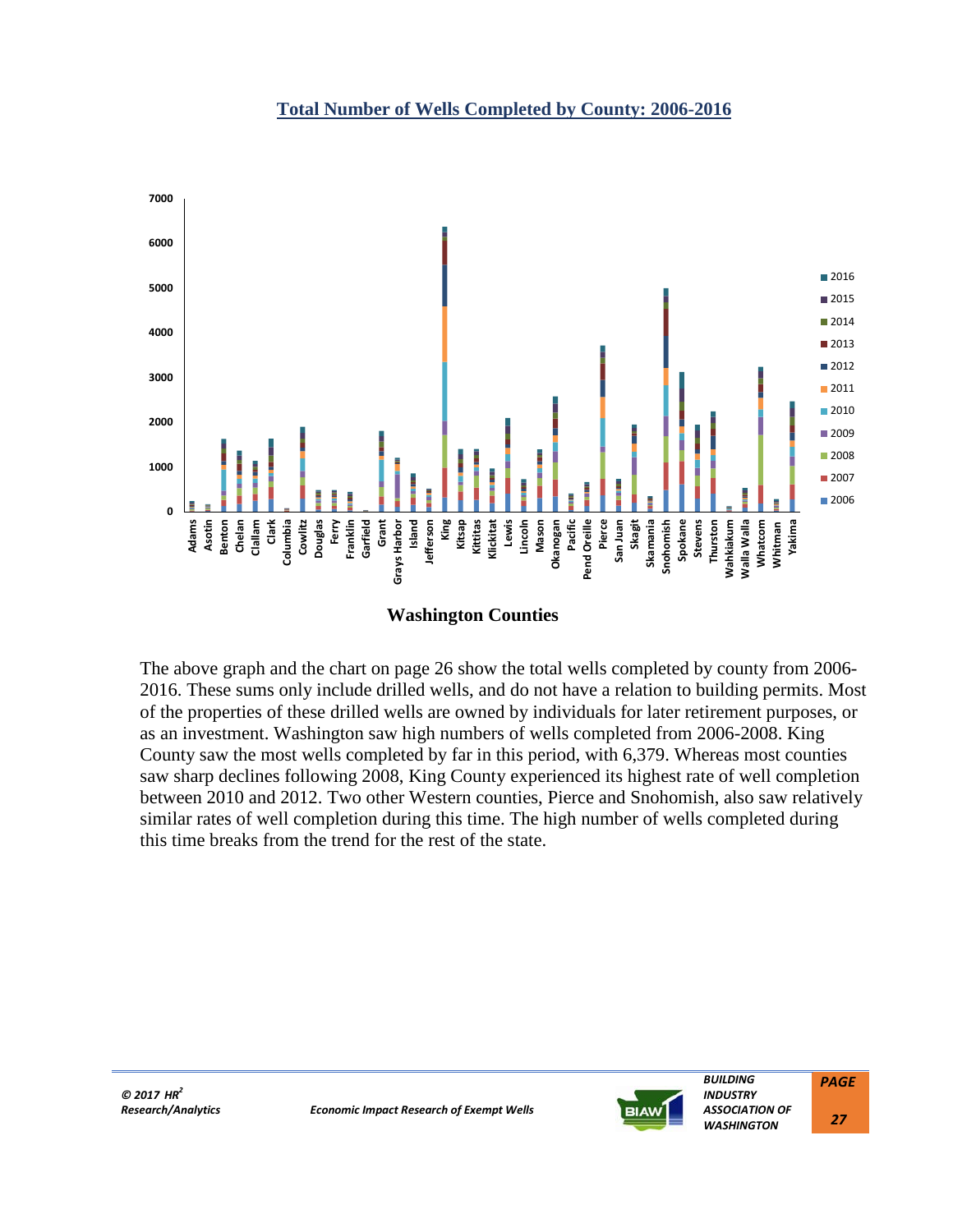Annual Mean of **Lot price** in Washington State (2007-2016): **\$193,612**



# **Annual Mean Price of Buildable Lots in Washington State: 2007-2016**

The chart above displays the sharp decline in price of buildable lots after 2007. That year saw a mean lot price of just under \$600,000. The next 10 years saw much lower lot prices, with the mean price for most years under \$200,000. Building lot prices stabilized from 2014-2016. There is a high probability of increases in lot prices based on the changes in the demand equation, as a result of legislative policies. It is important to note that the owners of single family lots with a well are largely explained by two variables, one as a buildable property for retirement and second home purposes, as well as investment purposes.



 *BUILDING INDUSTRY ASSOCIATION OF WASHINGTON PAGE*

 *28*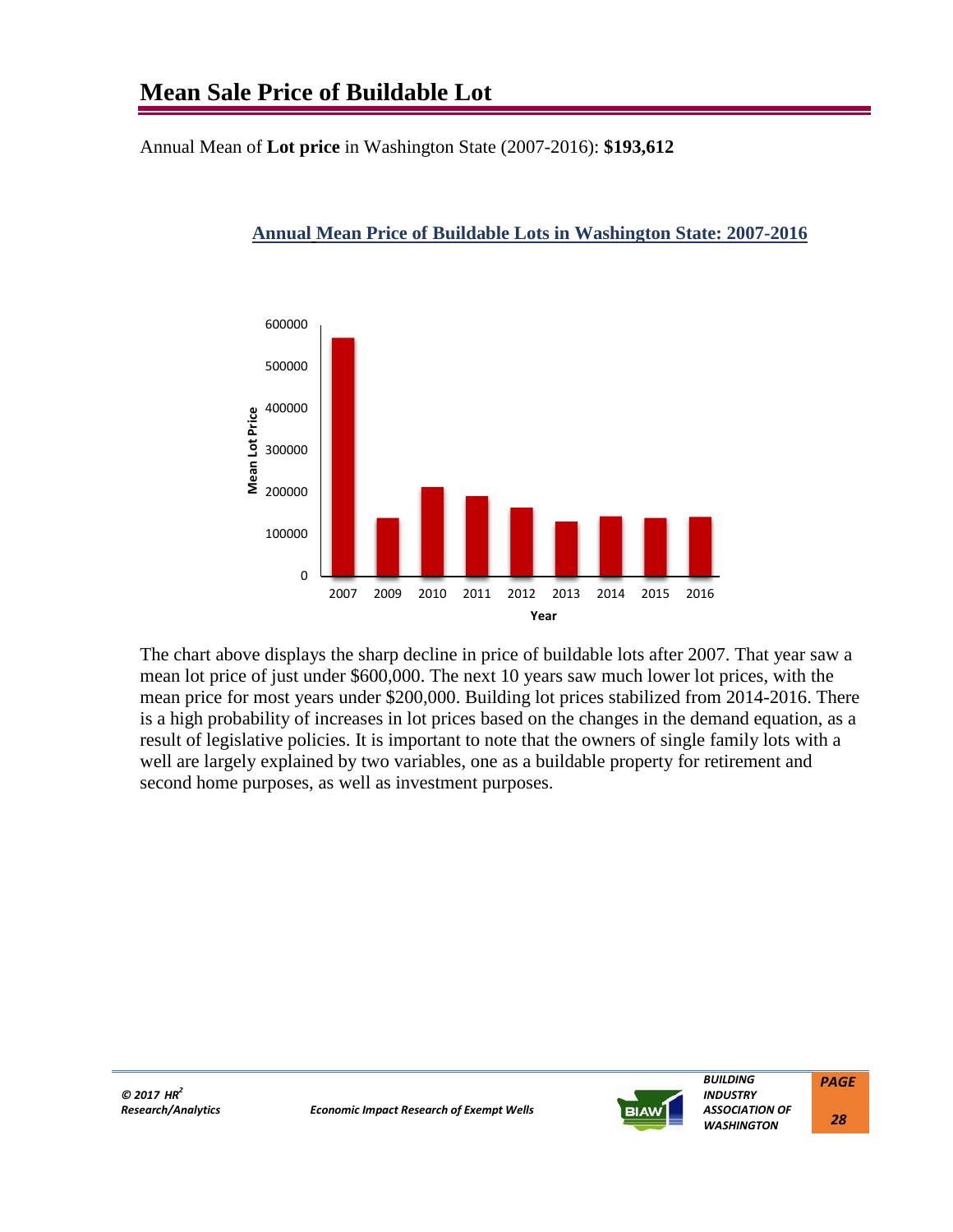

This graph exhibits mean lot prices by year and county, for five western counties with high well drilling activity. Snohomish County largely reflects the trend of the state, with very high lot prices in 2007, followed by a sharp decline, and then with a resurgence in the last year. Snohomish County experienced the largest increase in lot price because of the affordability compared to King County, and economic development of major technology companies, including Boeing.

Note: not every year is included for the five counties.

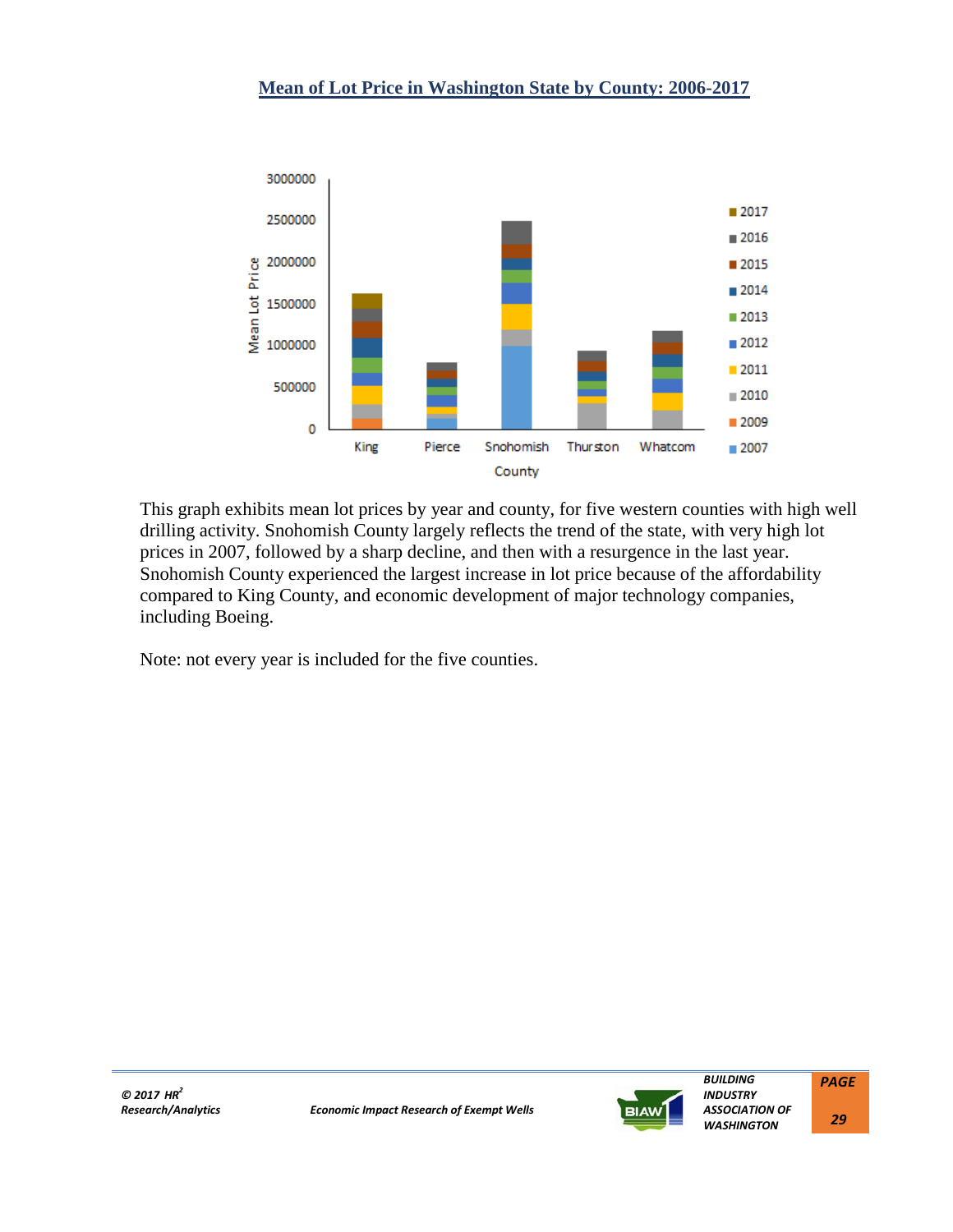# **Costs Associated with Single Family House Construction**

The economic impact of permit-exempt well policy to Washington State will be a result of lost revenues from housing construction. The construction cost of a home was estimated. The table below summarizes the cost estimates:

| <b>Cost Associated with House Construction</b>           |           |
|----------------------------------------------------------|-----------|
| Mean selling price of lots in well-water dependent areas | \$193,612 |
| Mean cost of new home Construction (without land cost)   | \$387,224 |

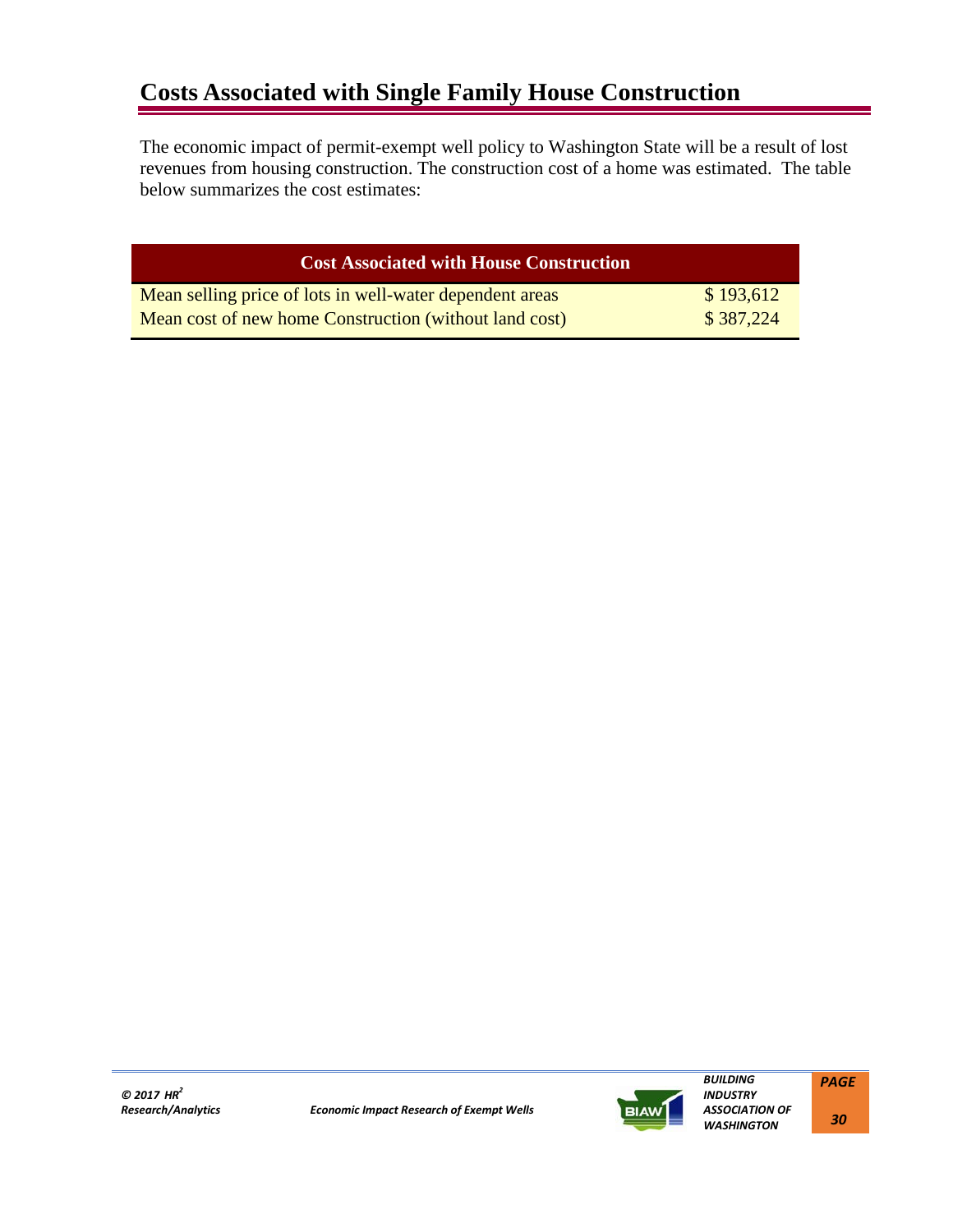The mean cost of drilling a 199 foot well was estimated. The table below also summarizes the estimates for costs:

| <b>Total Cost Associated with Drilling Wells</b> |         |  |
|--------------------------------------------------|---------|--|
| <b>Cost Per foot of drilling</b>                 | \$45    |  |
| Cost of drilling 199 foot well                   | \$8,955 |  |

#### **Direct costs associated with drilling of wells:**

- A. The fee for construction of a new water well with a minimum top casing diameter:
	- $< 12$  inches  $= $200$
	- $>12$  inches or more = \$300
- B. Cost of Water test : \$20 \$40

As noted in the well depth, there is considerable variance by county and area in the state, depending on the geology, precipitation, and other related variables.



 *BUILDING INDUSTRY*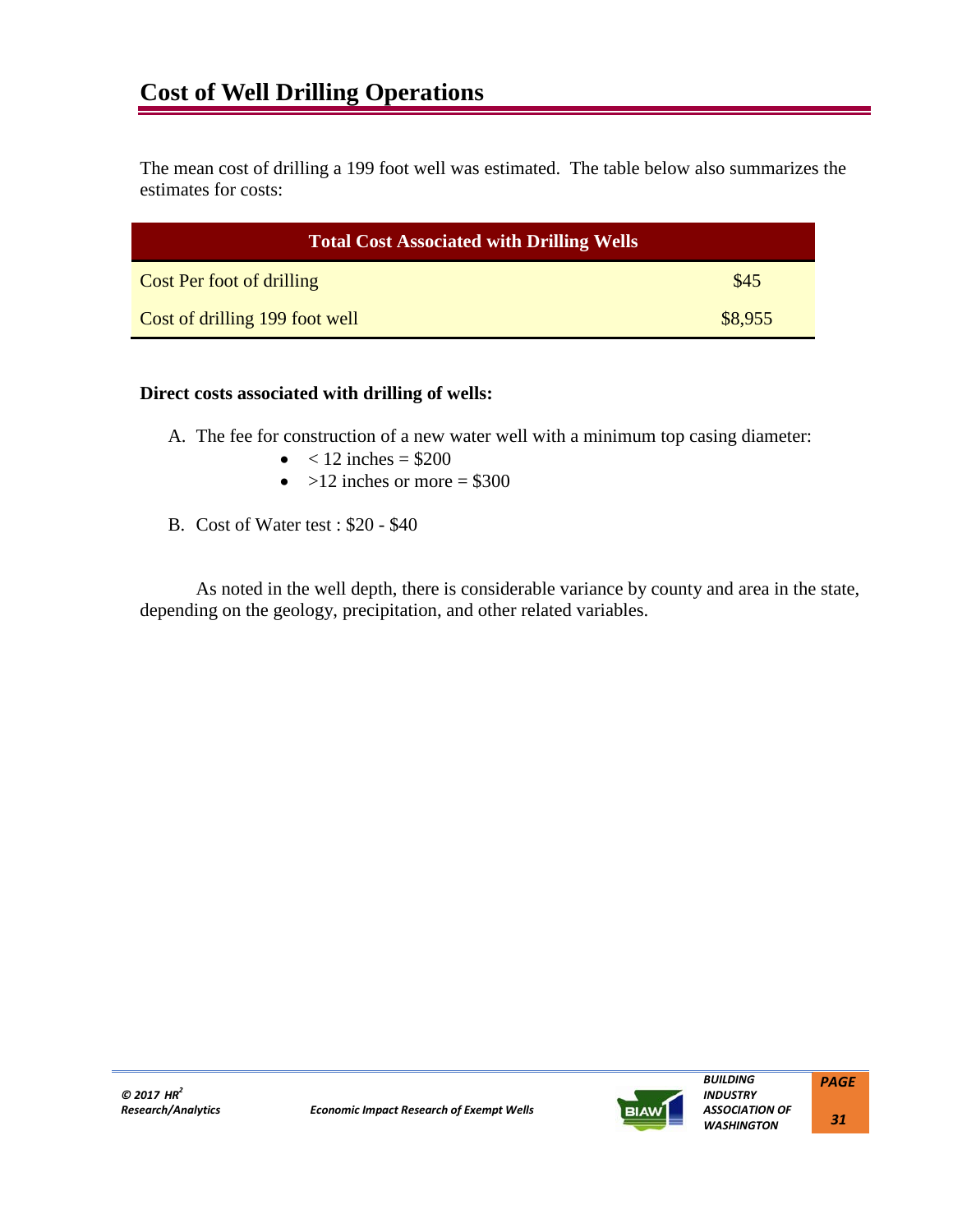# **Full-Time Employees and Total Wages**

| <b>Washington State Well Drilling Industry</b> |          |  |
|------------------------------------------------|----------|--|
| <b>Total Number of Well Drillers</b>           | 239      |  |
| Employment Numbers <sup>1</sup>                | 300      |  |
| <b>Hourly Mean Wage</b>                        | \$29.02  |  |
| Annual Mean Wage <sup>2</sup>                  | \$60,360 |  |

#### **Note:**

*(1) Detailed occupations are from the BLS. Self-employed workers are not included.*

*(2) Annual wages have been calculated by multiplying the hourly mean wage by 2,080 hours. Tax is not included.*

| <b>Washington State Single Family Home Contractors</b> |          |  |
|--------------------------------------------------------|----------|--|
| Employment Numbers <sup>1</sup>                        | 24,813   |  |
| Employment on Well Dependent Houses <sup>2</sup>       | 8,891    |  |
| <b>Hourly Mean Wage</b>                                | \$23.43  |  |
| Annual Mean Wage <sup>3</sup>                          | \$48,735 |  |

**Note:**

*(1) Detailed occupations are from the BLS. Self-employed workers are not included.*

*(2) Calculated based on relationship between total new single-family detached homes constructed and wells drilled between 2010 and 2016.*

*(3) Annual wages have been calculated by multiplying the hourly mean wage by 2,080 hours. Tax is not included.*



 *BUILDING INDUSTRY*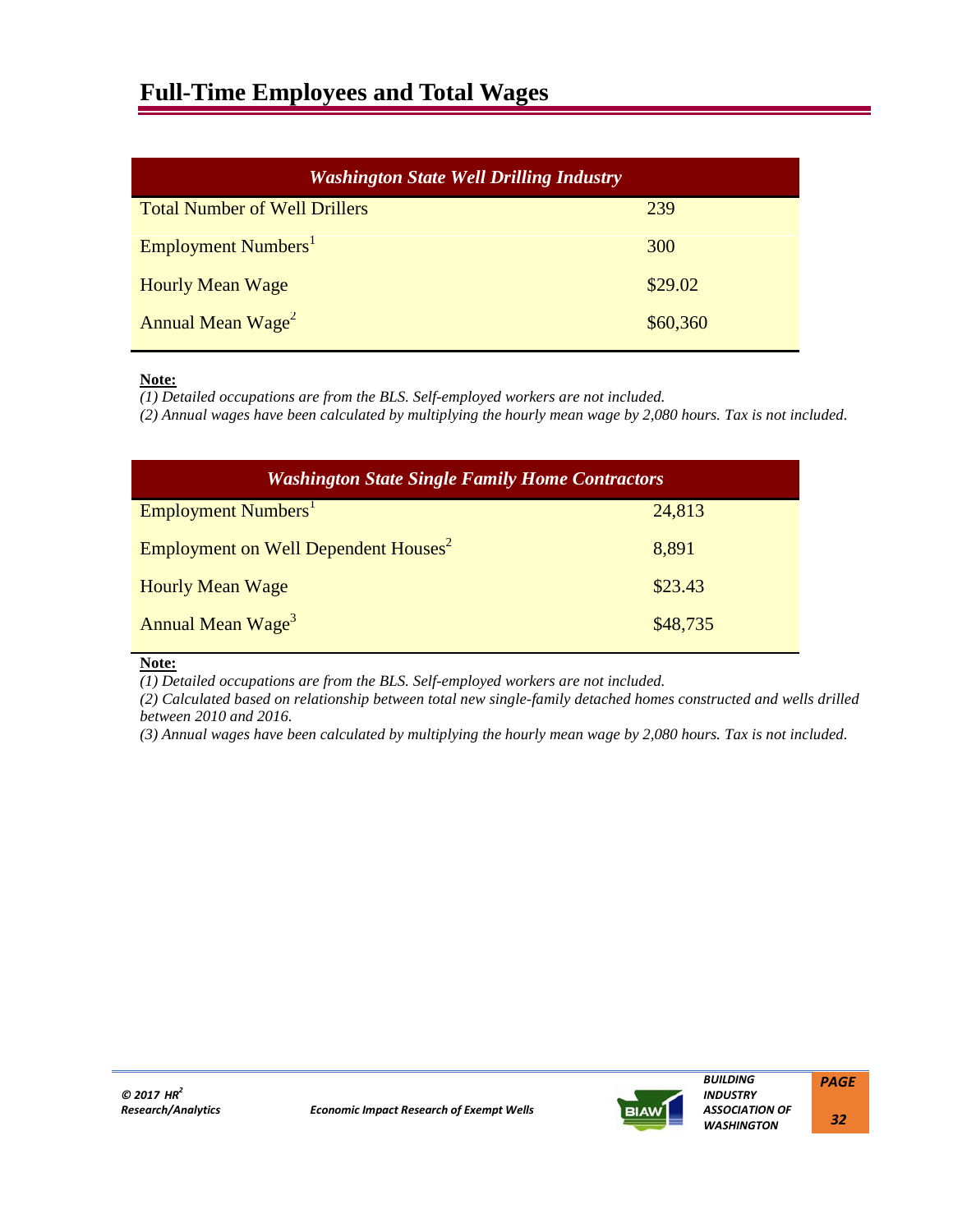| Year | <b>Numbers of wells</b><br><b>Completed</b>                                | <b>Total Cost of Houses</b><br><b>Constructed</b><br>$(2006 - 2016)$ | <b>Total Economic</b><br><b>Cost of House</b><br><b>Construction</b> |
|------|----------------------------------------------------------------------------|----------------------------------------------------------------------|----------------------------------------------------------------------|
| 2006 | 7,591                                                                      | \$2,939,417,384                                                      | \$6,616,628,531                                                      |
| 2007 | 7,938                                                                      | \$3,073,784,112                                                      | \$6,919,088,036                                                      |
| 2008 | 7,633                                                                      | \$2,955,680,792                                                      | \$6,653,237,463                                                      |
| 2009 | 5,124                                                                      | \$1,984,135,776                                                      | \$4,466,289,632                                                      |
| 2010 | 6,431                                                                      | \$2,490,237,544                                                      | \$5,605,524,712                                                      |
| 2011 | 4,838                                                                      | \$1,873,389,712                                                      | \$4,217,000,242                                                      |
| 2012 | 4,586                                                                      | \$1,775,809,264                                                      | \$3,997,346,653                                                      |
| 2013 | 4,165                                                                      | \$1,612,787,960                                                      | \$3,630,385,698                                                      |
| 2014 | 2,781                                                                      | \$1,076,869,944                                                      | \$2,424,034,244                                                      |
| 2015 | 3,428                                                                      | \$1,327,403,872                                                      | \$2,987,986,116                                                      |
| 2016 | 3,431                                                                      | \$1,328,565,544                                                      | \$2,990,601,040                                                      |
|      | <b>Mean Economic Impact of House</b><br><b>Construction Cost each Year</b> |                                                                      | \$4,591,647,487                                                      |

Mean Cost of New House Construction: **\$387,224**

The total cost of houses constructed was calculated by taking the mean price of a new house construction from 2006-2016 (\$387,224), and multiplying it by the total number of wells completed. This gives an estimate of the total cost associated with houses built on wells. The multiplier is then used to calculate the total economic activity related, either directly or indirectly, to the construction of houses on wells. The multiplier is based on IMPLAN for Washington State, specifically involving single family homes in areas dependent on wells. The total economic cost of house construction was highest between 2006 and 2008, with economic activity in the sector accounting for over \$6.5 billion annually. This has declined since, and the estimates for 2015 and 2016 show that the total cost surrounding house construction on wells is just under \$3 billion.



 *BUILDING INDUSTRY ASSOCIATION OF WASHINGTON PAGE*

 *33*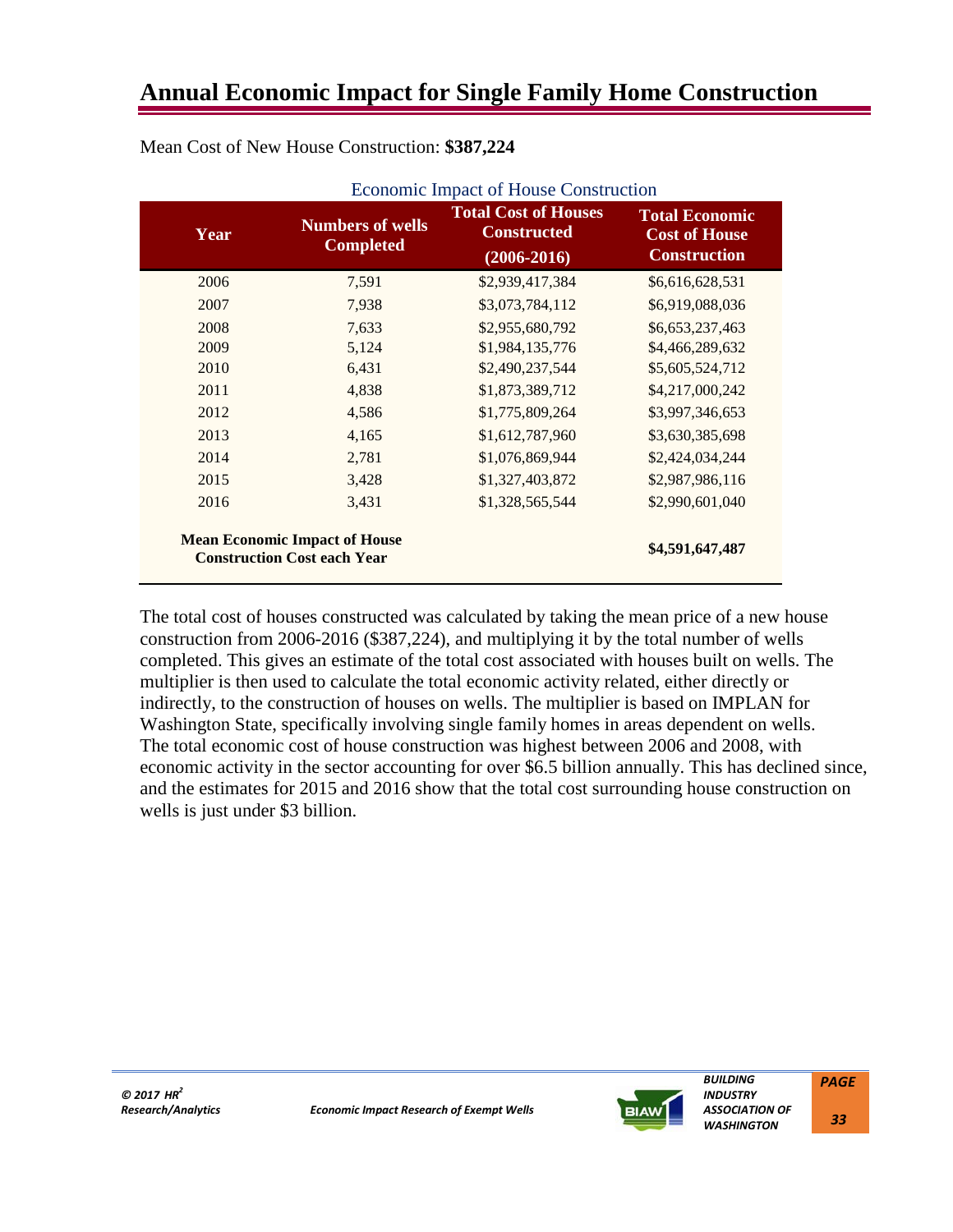| Year | <b>Wells Constructed</b> | <b>Cost of Well Construction</b><br>Well <sup>2</sup>           | <b>Total Economic</b><br><b>Cost of Well</b><br><b>Construction</b> |
|------|--------------------------|-----------------------------------------------------------------|---------------------------------------------------------------------|
| 2006 | 7,591                    | \$64,941,005                                                    | \$146,117,261                                                       |
| 2007 | 7,938                    | \$67,909,590                                                    | \$152,796,578                                                       |
| 2008 | 7,633                    | \$65,300,315                                                    | \$146,925,709                                                       |
| 2009 | 5,124                    | \$43,835,820                                                    | \$98,630,595                                                        |
| 2010 | 6,431                    | \$55,017,205                                                    | \$123,788,711                                                       |
| 2011 | 4,838                    | \$41,389,090                                                    | \$93,125,453                                                        |
| 2012 | 4,586                    | \$39,233,230                                                    | \$88,274,768                                                        |
| 2013 | 4,165                    | \$35,631,575                                                    | \$80,171,044                                                        |
| 2014 | 2,781                    | \$23,791,455                                                    | \$53,530,774                                                        |
| 2015 | 3,428                    | \$29,326,540                                                    | \$65,984,715                                                        |
| 2016 | 3,431                    | \$29,352,205                                                    | \$66,042,461                                                        |
|      |                          | <b>Mean Economic Impact of Well Construction Cost each Year</b> | \$46,064,534                                                        |

# Annual Economic Impact of Well Construction

#### *Note:*

*1. Conversion ratio of 0.56 used for calculating wells constructed from the Notice of Intent filed each year and the total number of approved wells* 

2. Cost of one well: Mean of average depth 199 foot multiplied by \$45 per square foot cost = \$8,955

The total economic impact from well construction was greatest in 2006, and then steadily declined until 2012. Since then, well construction has been on the rise, and generated an estimated value of \$46 million to the Washington State economy in 2016, through direct and indirect channels.



 *BUILDING INDUSTRY ASSOCIATION OF WASHINGTON PAGE*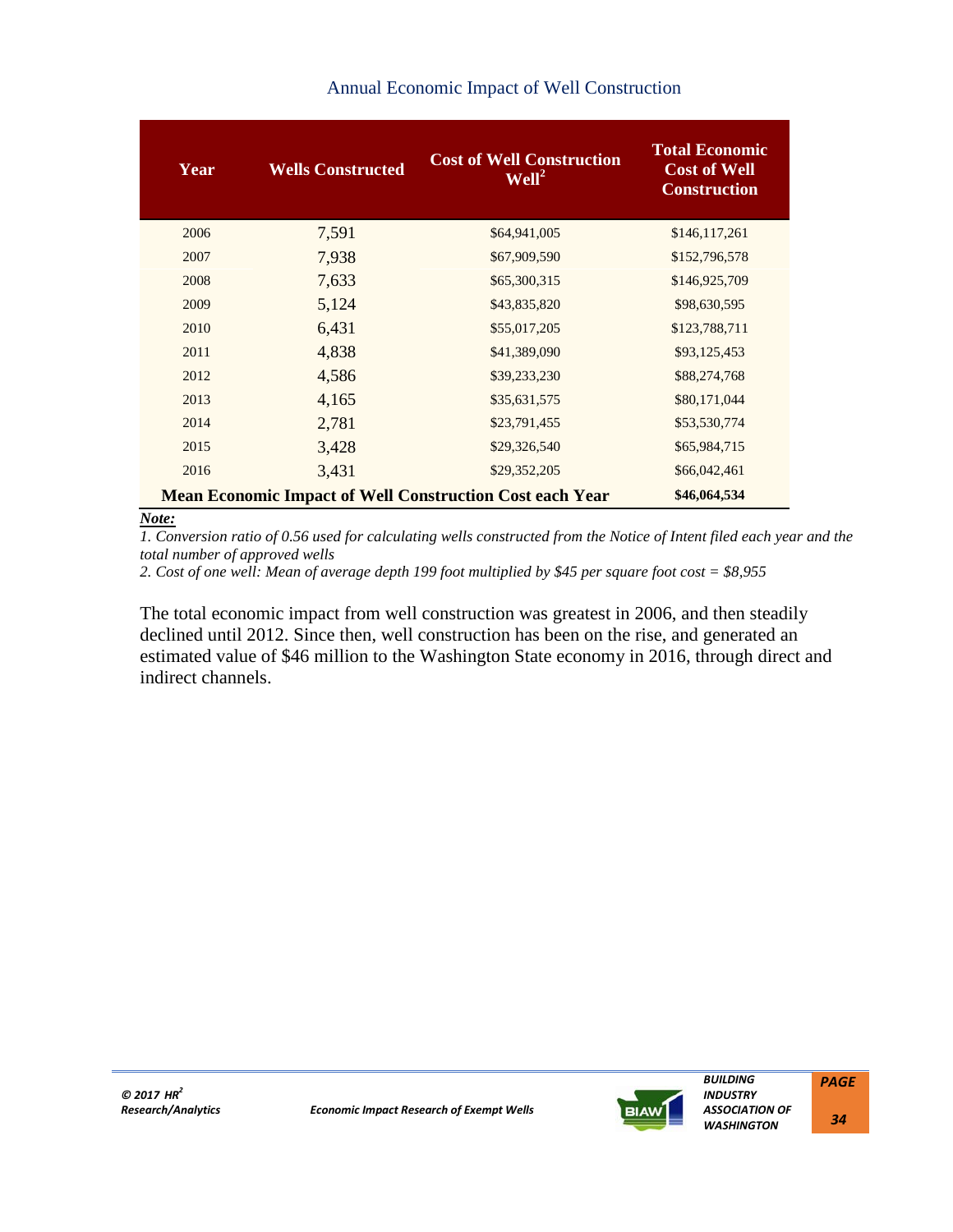# **Direct Taxes**

| <b>Taxes</b>                                    | <b>Total Value (2006-2016)</b> | <b>Annual Mean</b> |
|-------------------------------------------------|--------------------------------|--------------------|
| House, Well, and Lot Value                      | \$34,176,029,289               | \$3,106,911,753    |
| Sales and Use tax $(8.8\%)$                     | \$3,007,490,577                | \$273,408,234      |
| Property Tax $(0.93\%)$                         | \$104,337,080                  | \$9,485,189        |
| Excise Tax $(1.78\%)$                           | \$608,333,321                  | \$55,303,029       |
| <b>Title Insurance Tax</b>                      | \$15,065,960                   | \$1,369,633        |
| <b>Business and Occupation</b><br>Tax $(0.47%)$ | \$107,897,845                  | \$9,808,895        |
| <b>Unemployment Tax</b><br>$(1.24\%)$           | \$284,666,655                  | \$25,878,787       |
| <b>Total</b>                                    | \$4,319,637,040                | \$392,694,276      |

*Note:*

*1. Total cost of construction cost is \$387,224, the mean well cost is \$8,955, and the mean lot price is \$193,612. The total number of wells drilled 2006-2016 = 57,946. So, the total cost is \$34,176,029,289.*

*2. This rate comes from the 2017 State mean, from the Washington State Department of Labor.*

*3. Business and Occupation and Unemployment tax only applies to well and house construction.*

Between 2006 and 2016, an 11-year period, the state and local governments collected around \$4.3 billion in tax revenue related to the housing industry's involvement with the development of water well properties.



 *BUILDING INDUSTRY ASSOCIATION OF WASHINGTON PAGE*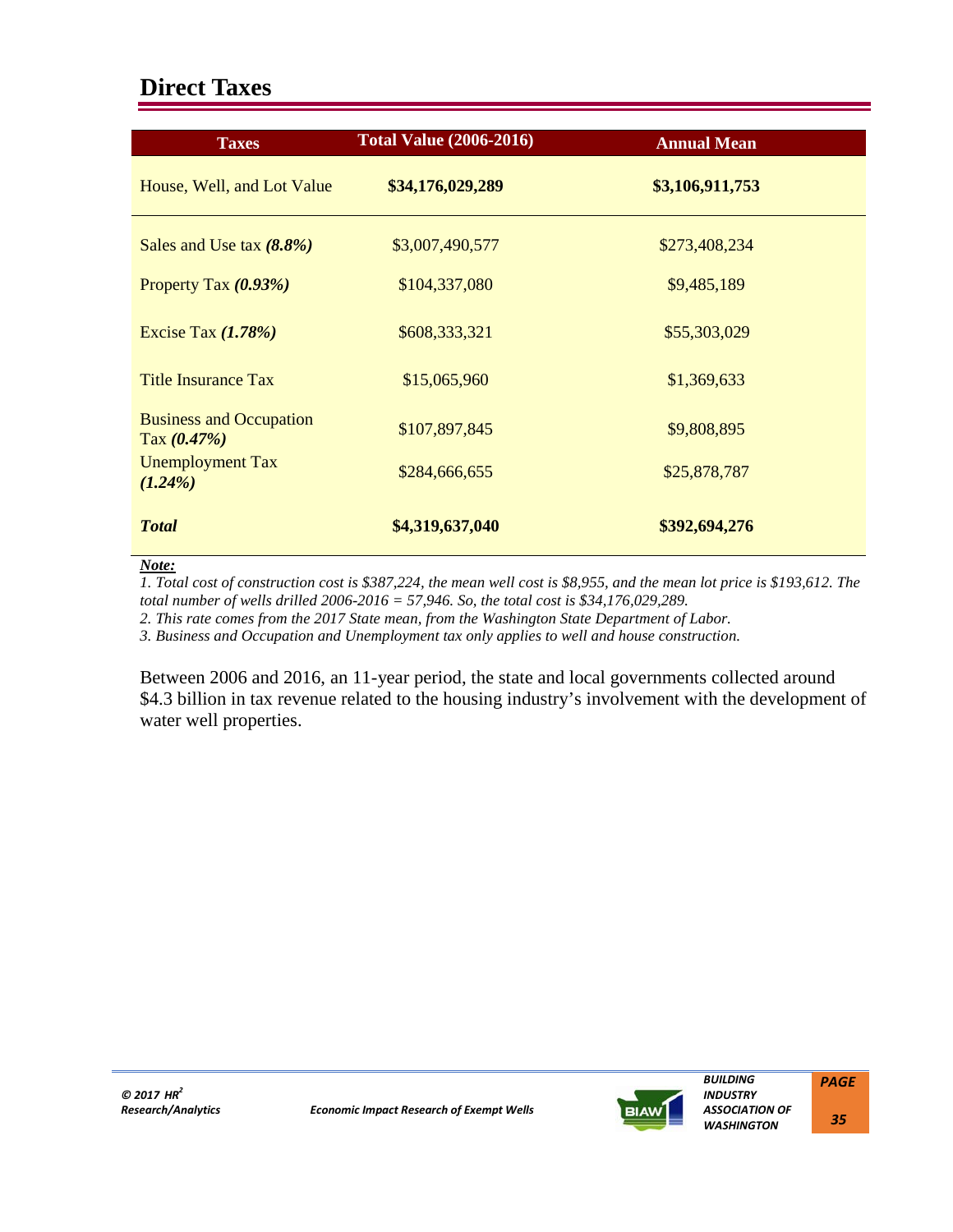# **Skagit County Model: Property Devaluation and Tax Shift**

Based on analysis from the Skagit County Assessor's Office's implementation of the Swinomish decision, we estimate the Hirst decision will greatly diminish the value of undeveloped properties in impacted zones, subsequently reducing property tax revenue from these locations.

|                         | Unincorporated<br><b>Housing Units</b> | <b>Unimproved Parcels</b><br>without Water | Ratio |
|-------------------------|----------------------------------------|--------------------------------------------|-------|
| <b>Skagit County</b>    | 23,294                                 | 10,450                                     | 0.45  |
| <b>Washington State</b> | 1,066,214                              | 478,318*                                   | 0.45  |

\*To extrapolate the effects seen in Skagit County to the state, we found the relationship between the unimproved parcels without water to the unincorporated housing units. We then used this ratio to estimate the number of unimproved parcels in the state.

|                         | Unimproved<br>Parcels without<br>Water | <b>Impacted Properties</b> | Ratio |
|-------------------------|----------------------------------------|----------------------------|-------|
| <b>Skagit County</b>    | 10,450                                 | 6,000                      | 0.57  |
| <b>Washington State</b> | 478,318                                | $274,632*$                 | 0.57  |

\*The Skagit County Assessor's Office estimated about 6,000 properties impacted from the Swinomish decision, of about 10,450 total undeveloped properties without water access. We then used this ratio to estimate the number of unimproved properties that would be affected in Washington State.

|                                                                           | Impacted              | <b>Impacted Property</b> |
|---------------------------------------------------------------------------|-----------------------|--------------------------|
|                                                                           | <b>Property Value</b> | Tax .93%                 |
| <b>Pre-Hirst Value</b>                                                    | \$53,172,102,250      | \$494,500,551            |
| <b>Post Hirst Value</b>                                                   | \$15,951,630,675      | \$148,350,165            |
| Property Value Loss/Property Tax Shift to<br><b>Other Property Owners</b> | \$37,220,471,575      | \$346,150,386            |

The Skagit County Model estimates a property shift of 70% in property value to affected areas.

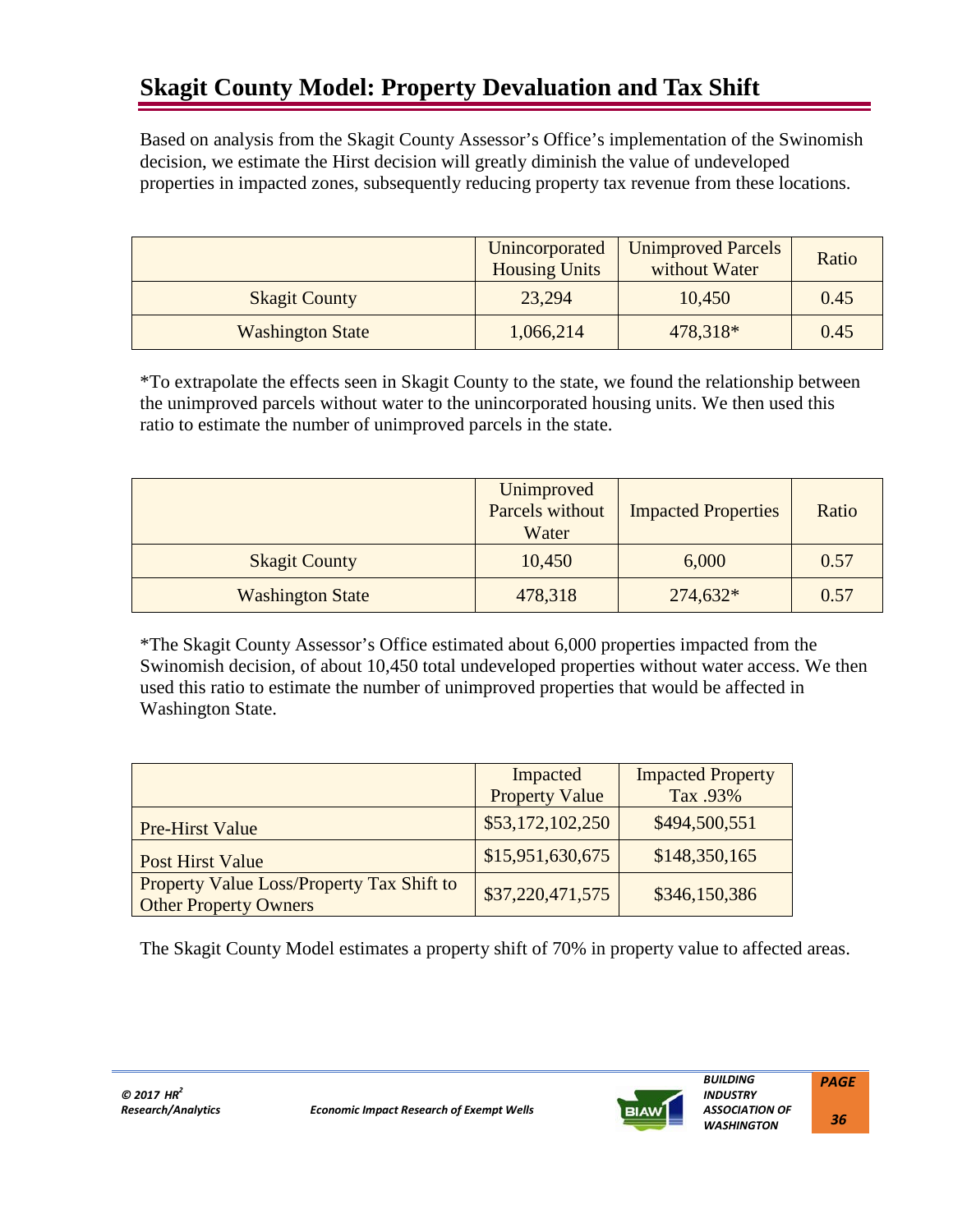- 1. The ground water supply is highly complex, with over 100 independent variables and multicollinearity. Ground and surface water flows are a result of the diverse geological arrays of soil, rock conditions, recharge rates, precipitation and their competing uses for fish, agriculture, recreation impacts from deforestation, and other biological changes over time.
- 2. The demand equations of population growth are especially related to the Growth Management Act's policies and changes. Economic conditions of employment centers, transportation corridors and buildable and affordable inventories of lots for single family construction were considered as well. There are social, psychographic, and demographic changes that also affect demand.
- 3. The residential housing sector involved with building single family homes requiring ground water wells has a total employment of 9,291 FTE. The direct labor totals \$452,310,885 in income to employees in the State of Washington. Much of this will be spent in more rural counties.
- 4. The annual tax revenue from 2006-2016 related to development of well dependent homes was approximately \$4,341,291,430. This estimate comes from the sum of local and state taxes on housing and well construction and lot purchases over an 11-year period (2006- 2016). The mean annual tax revenue in this sector is \$392 million.

Furthermore, an extrapolation of Skagit County property data to Washington State gives insight into the potential huge loss of value and subsequent shift in tax burden that the Hirst decision could bring. We estimate that about 275,000 undeveloped properties (without water access) in Washington State could lose about 70% of their value. This would be a tax shift of about \$346 million in property tax from these rural areas to existing property owners.

5. The total asset value of the lots with wells and final house construction represented \$34.2 billion of assets between 2006 and 2016, and an annual mean value of \$3.1 billion in assets. These sums incorporate the values of houses, wells, and lot values. Based on the key person interviews of the president and senior real estate planning officers, this total asset value may not be realized, depending on the domestic water well issue. Furthermore, there was a warning that current lots that were being financed would lose substantial value and potentially be foreclosed. Depending on the extent of the policies which would impact developability for these approximately 57,946 properties that already have wells, and in addition to those approximately 275,000 unimproved lots estimated from the Skagit County model, there is a high potential financial risk to the financial mortgage loan community. Some of the banks reported that they have already